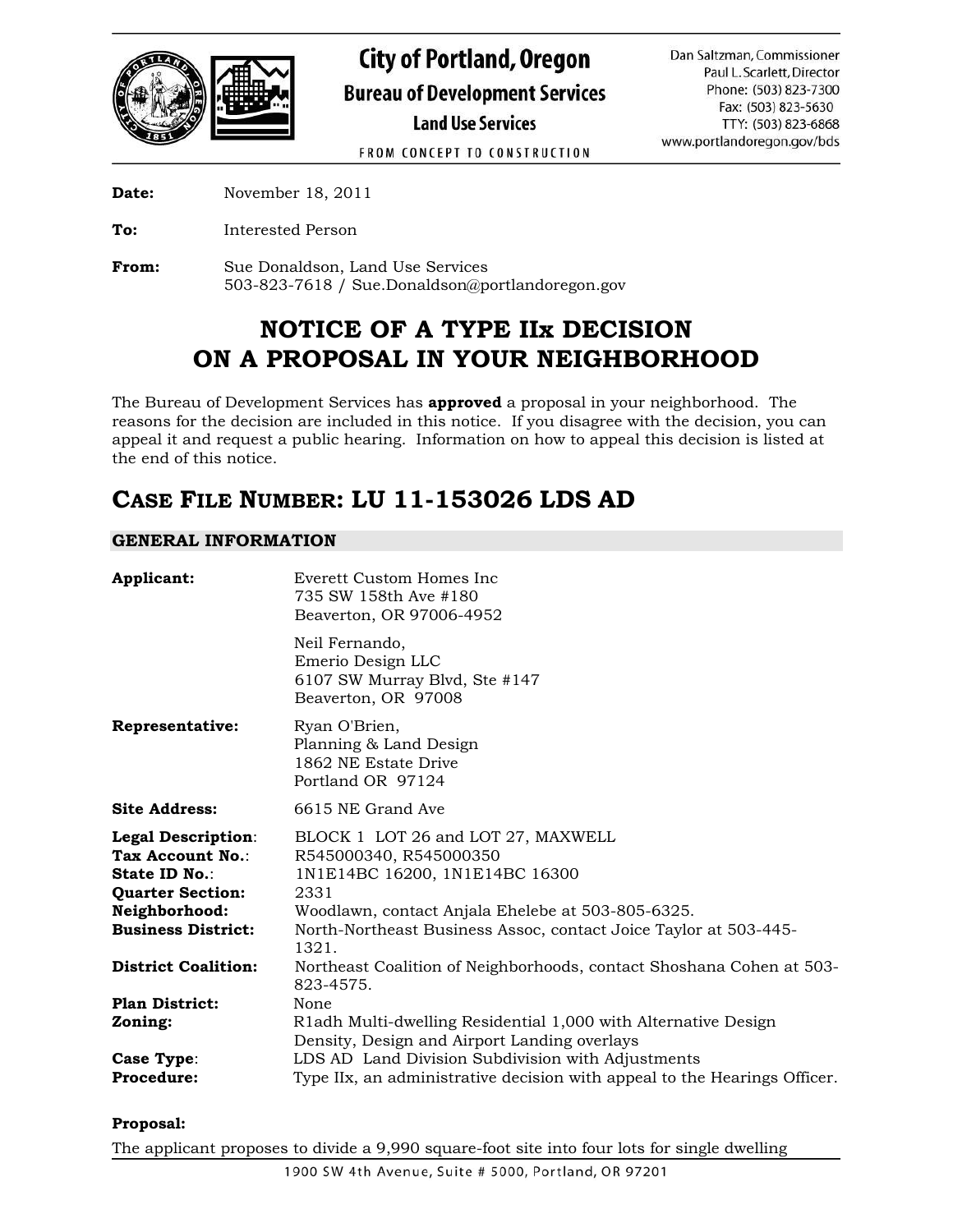residences. Accessory Dwelling Units and one garage parking space are proposed for each house. Two adjustments are requested. The first is to decrease the minimum lot width of Lots 2 and 3 from 25 feet to 24.5 feet. The lots will measure 25 feet at the front property line. The second adjustment request is to reduce side building setbacks on Lots 2 and 3. On Lot 2 the applicant proposes to reduce the side setback on the south side from 7 feet to 3 feet, with a 1 foot eave projection, and on the north side, from 7 feet to 6 feet. Proposed setbacks on Lot 3 are 3 feet on the north side, with a 1-foot eave projection, and 6 feet on the south side. Side setbacks are determined by the area of the plane of the building wall, which will be approximately 1,600 square feet, except for interior lots in the land division site that are at least 25 feet wide.

This subdivision proposal is reviewed through a Type IIx procedure because: (1) the site is in a residential zone; (2) 10 or fewer lots are proposed; and (3) concurrent Adjustment reviews are required (*see 33.660.110*).

For purposes of State Law, this land division is considered a subdivision. To subdivide land is to divide an area or tract of land into four or more lots within a calendar year, according to *ORS 92.010. ORS 92.010* defines "lot" as a single unit of land created by a subdivision of land. The applicant's proposal is to create 4 units of land (4 lots). Therefore this land division is considered a subdivision.

#### **Relevant Approval Criteria:**

In order to be approved, this proposal must comply with the approval criteria of *Title 33*. The relevant criteria are found in *Section 33.660.120, Approval Criteria for Land Divisions in Open Space and Residential Zones* and 33.805.040 Approval Criteria for Adjustments

#### **FACTS**

**Site and Vicinity:** The site is made up of two 4,995 square-foot lots located on the east side of NE Grand Avenue approximately 100 feet south of the intersection with NE Dekum Street. Existing development consists of a single dwelling house (to be demolished) on one of the lots. The second lot is vacant. The only trees on the site are Ailanthus (Tree of Heaven), which are listed as nuisance species. Development within the block on both sides is made up of older detached houses on lots that are approximately 5,000 square feet. Two larger lots at the south end of the block are developed with commercial buildings and parking. West of the site, lots face NE MLK Jr. Blvd and are developed with commercial uses, with the exception of two lots more or less in the middle of the block where older detached houses remain. Zoning in the area varies from commercial, mixed use and multi-dwelling residential.

#### **Infrastructure:**

- **Streets** NE Grand Avenue is designated as a Local Service Street for all transportation modes in the *City's Transportation System Plan*. The site frontage along this street is currently improved with 36-feet of paving within a 60-foot right-of-way. The existing sidewalk configuration includes a 4-foot wide planter, and a 6-foot wide sidewalk set back 2-feet from the property line (4-6-2 configuration).
	- NE Dekum Street is designated a Neighborhood Collector Street, a Transit Access Street, and a Local Service Street for all other modes in the City's Transportation System Plan.
	- Tri-Met provides frequent transit service (Bus Routes 6, 8 and 75) less than 200 feet from the site on NE Dekum and on NE MLK Jr. Blvd.
	- Parking is currently allowed on both sides of NE Grand Avenue.
- **Water Service –** There is a 6-inch DI water main in NE Grand Avenue. The existing house is served by a ⅝-inch metered service from the main.
- **Sanitary Service -** There is an 8-inch public combination sewer line in NE Grand Avenue.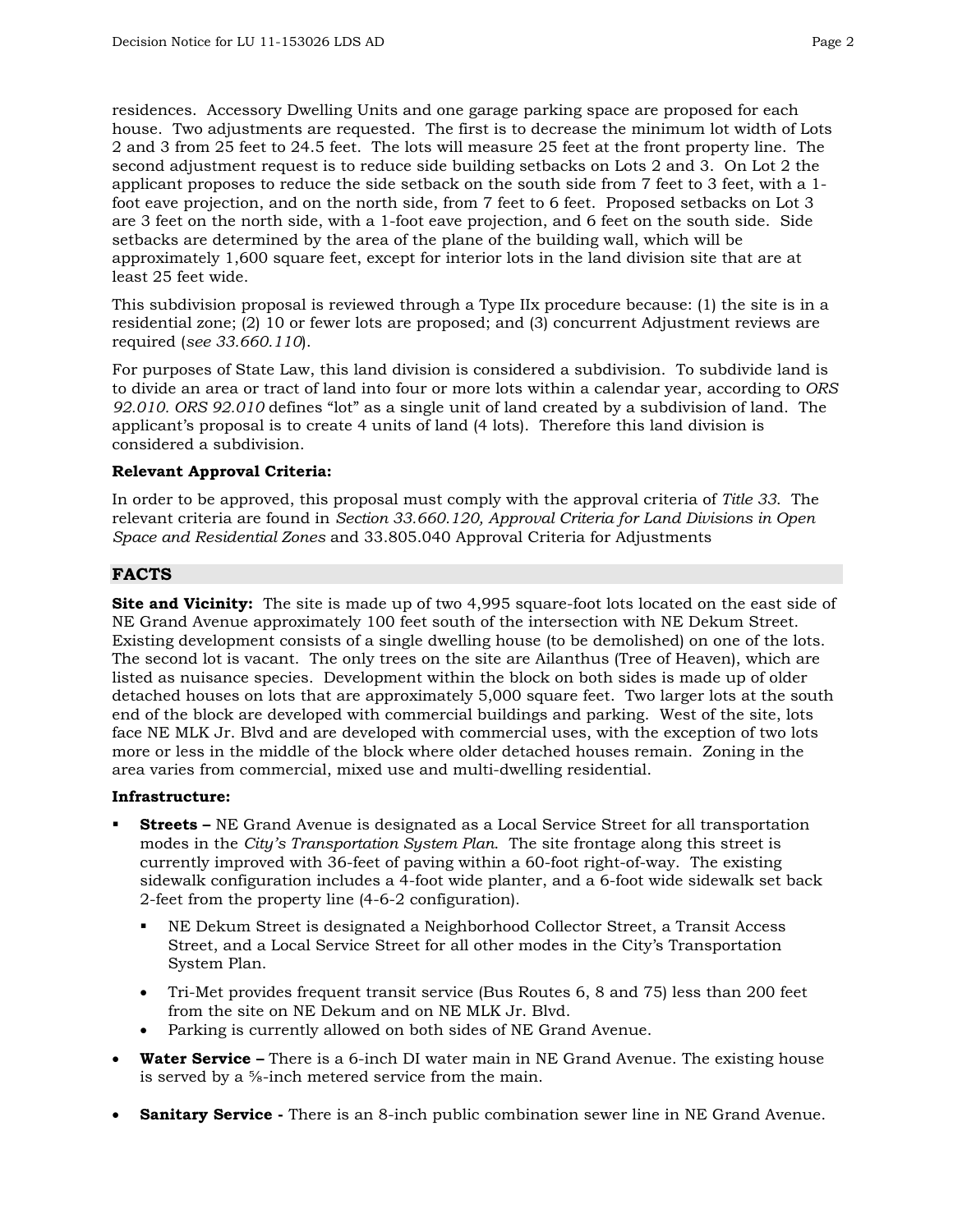**Zoning:** The R1 designation (Multi-dwelling Residential 1,000) is one of the City's multidwelling zones which is intended to create and maintain higher density residential neighborhoods. It allows approximately 43 units per acre. Density may be as high as 65 units per acre if amenity bonus provisions are used. Allowed housing is characterized by one to four story buildings and a higher percentage of building coverage than the R2 zone. The major type of new housing development will be multi-dwelling structures (condominiums and apartments), duplexes, townhouses and row houses. The zone implements the Comprehensive Plan policies and designations for multi-dwelling housing.

The Alternative Design Density *(a)* Overlay zone is intended to allow increased density that meets design compatibility requirements. It focuses development on vacant sites, preserves existing housing stock, and encourages new development that is compatible with the surrounding residential neighborhood. This land division proposal is *not* using any of the provisions of the *a* overlay.

The Design *(d)* Overlay Zone also promotes quality high-density development adjacent to transit facilities by requiring design review or compliance with the Community Design Standards. In addition, this ensures that certain types of infill development will be compatible with the neighborhood and enhance the area.

The *h* overlay (Aircraft landing) provides safer operating conditions for aircraft in the vicinity of Portland International Airport by limiting the height of structures and vegetation. At this location the maximum height allowed is between 270 and 280 feet, minus the airport base elevation of 18 feet, which equals 252 to 262 feet. The base zone height limit is more restrictive (35 feet) and therefore applies to the proposed development.

**Land Use History:** City records indicate there are no prior land use reviews for this site.

**Agency Review:** Several Bureaus have responded to this proposal and relevant comments are addressed under the applicable approval criteria. Please see Exhibits "E" for details.

**Neighborhood Review:** A Notice of Proposal in Your Neighborhood was mailed on **September 19, 2011**. No written responses have been received from the Neighborhood Association or notified property owners in response to the proposal.

#### **ZONING CODE APPROVAL CRITERIA**

## *APPROVAL CRITERIA FOR LAND DIVISIONS IN OPEN SPACE AND RESIDENTIAL ZONES*

*33.660.120 The Preliminary Plan for a land division will be approved if the review body finds that the applicant has shown that all of the following approval criteria have been met.*

Due to the specific location of this site, and the nature of the proposal, some of the criteria are not applicable. *Some of the criteria are not applicable. The reasons noted in the table below.* Applicable criteria are addressed below the table.

| <b>Criterion</b> | Code Chapter/Section &<br>Topic                       | <b>Findings:</b>                                                                                 |
|------------------|-------------------------------------------------------|--------------------------------------------------------------------------------------------------|
| B                | $33.630$ – Tree Preservation                          | No significant trees or trees in excess of 6<br>inches in diameter are located fully on the site |
| C                | 33.631 - Flood Hazard Area                            | The site is not within the flood hazard area.                                                    |
| D                | 33.632 - Potential Landslide<br>Hazard Area           | The site is not within the potential landslide<br>hazard area.                                   |
| E                | 33.633 - Phased Land Division<br>or Staged Final Plat | Not applicable. These standards only apply to<br>land divisions in the RF through R2.5 zones.    |
| F                | 33.634 - Recreation Area                              | Not applicable. The minimum required density<br>is less than 40 units.                           |
| H                | 33.636 - Tracts and Easements                         | No tracts or easements have been proposed or                                                     |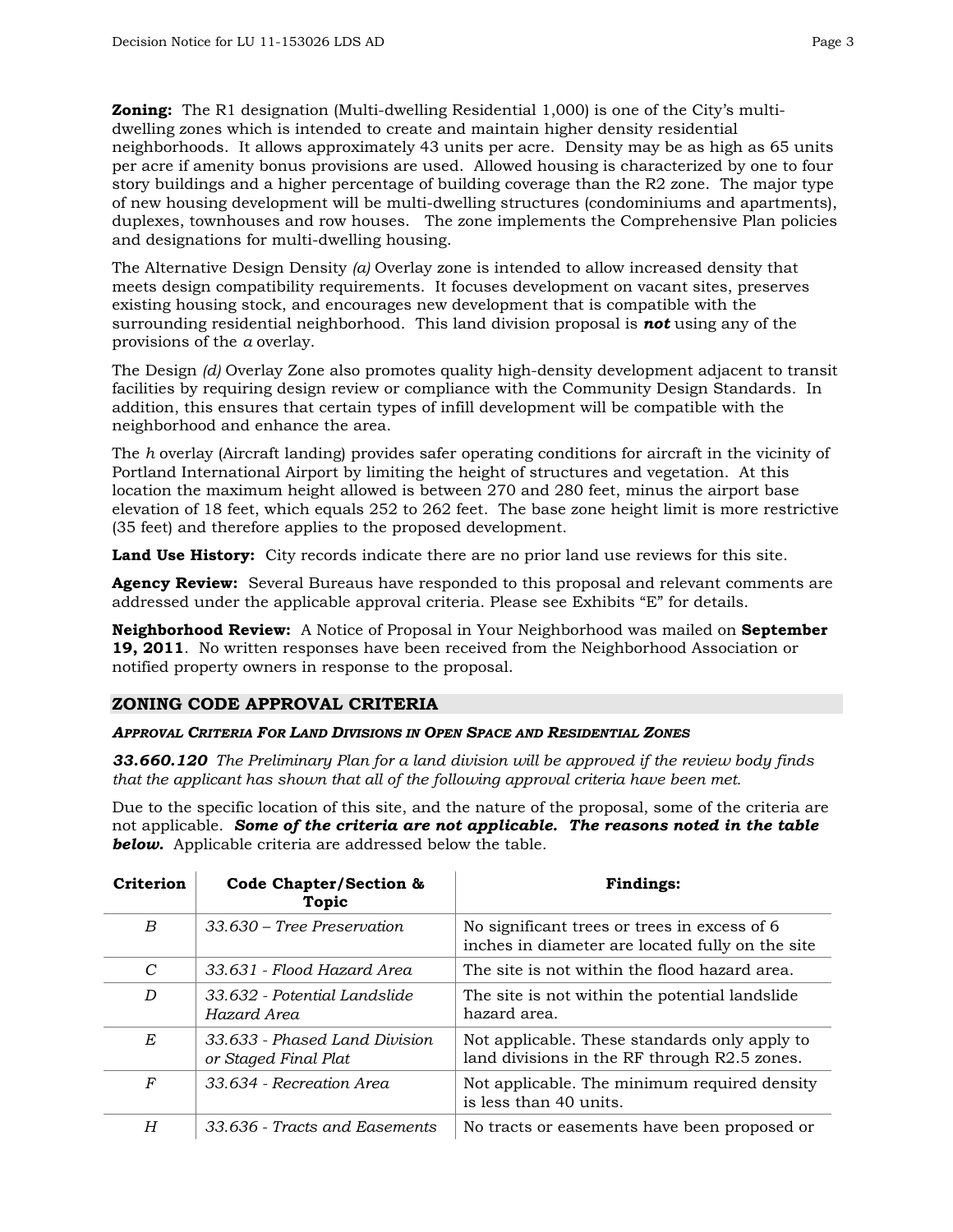|                |                                                           | will be required.                                                                                                                                          |
|----------------|-----------------------------------------------------------|------------------------------------------------------------------------------------------------------------------------------------------------------------|
| $\overline{I}$ | 33.639 - Solar Access                                     | All of the proposed parcels are interior lots (not<br>on a corner). In this context, solar access<br>standards express no lot configuration<br>preference. |
| $J_{\rm}$      | 33.640 - Streams, Springs, and<br>Seeps                   | No streams, springs, or seeps are evident on<br>the site outside of environmental zones.                                                                   |
| L              | 33.654.110.B.2 - Dead end<br>streets                      | No dead end streets are proposed.                                                                                                                          |
|                | 33.654.110.B.3 - Pedestrian<br>connections in the I zones | The site is not located in an Industrial zone.                                                                                                             |
|                | 33.654.110.B.4 - Alleys in all<br>zones                   | No alleys are proposed or required                                                                                                                         |
|                | 33.654.120.C.3.c - Turnarounds                            | No turnarounds are proposed or required                                                                                                                    |
|                | 33.654.120.D - Common Greens                              | No common greens are proposed or required                                                                                                                  |
|                | 33.654.120.E - Pedestrian<br>Connections                  | There are no pedestrian connections proposed<br>or required                                                                                                |
|                | 33.654.120.F - Alleys                                     | No alleys are proposed or required                                                                                                                         |
|                | 33.654.120.G - Shared Courts                              | No shared courts are proposed or required                                                                                                                  |
|                | 33.654.130.D - Partial rights-of-<br>way                  | No partial public streets are proposed or<br>required                                                                                                      |

## *A. Lots. The standards and approval criteria of Chapters 33.605 through 33.612 must be met.*

**Findings:** *Chapter 33.612* contains the density and lot dimension requirements applicable in the R3 through IR zones. The applicant is proposing four lots for detached housing. When single dwelling or duplex development is proposed for all or part of the site in a multi-dwelling zone, the applicant must show how the proposed lots can meet minimum density and not exceed the maximum density stated in *Table 120-3*. Minimum density in the R1 zone, for sites less than 10,000 square feet, is one unit per 2,000 square feet (per *33.120.205.C.2*) and the maximum density is one unit per 1,000 square feet. The total site area shown on the applicant's survey is 9,990 square feet. Therefore, the site has a minimum required density of 6 (5.9 rounded up) units and a maximum density of 10 (9.99 rounded up) units.

The applicant proposes to develop the lots with detached houses. Each house will have an accessory dwelling unit (ADU). In multi-dwelling zones ADU's count towards minimum density, but not toward maximum density *(per 33.205.040 Density).* For the purposes of calculating minimum density, 8 units (4 houses and 4 ADU's) are proposed. This exceeds the minimum density by 2 units. For the purposes of calculating maximum density, only 4 units are proposed (ADU's are excluded). The proposed lots could also be developed with duplexes in order to meet density requirements. They are not large enough to be developed with multidwelling structures. If the lots were developed with duplexes the maximum density that could be achieved on the proposed lots is 8 units, (2 units less than the maximum of 10 units). The proposed lots, if developed with detached single-dwelling houses, each with an ADU, can meet the minimum density requirement and do not exceed the maximum density. The lots could also meet minimum density requirements if they were developed with duplexes.

In this zone, there are no minimum lot area requirements for lots designated for attached houses, detached houses, or duplexes. For this reason, it is necessary to condition the minimum and maximum density allowance on each lot in the land division, to avoid further division of lots in the future that could result in non-compliance with the overall density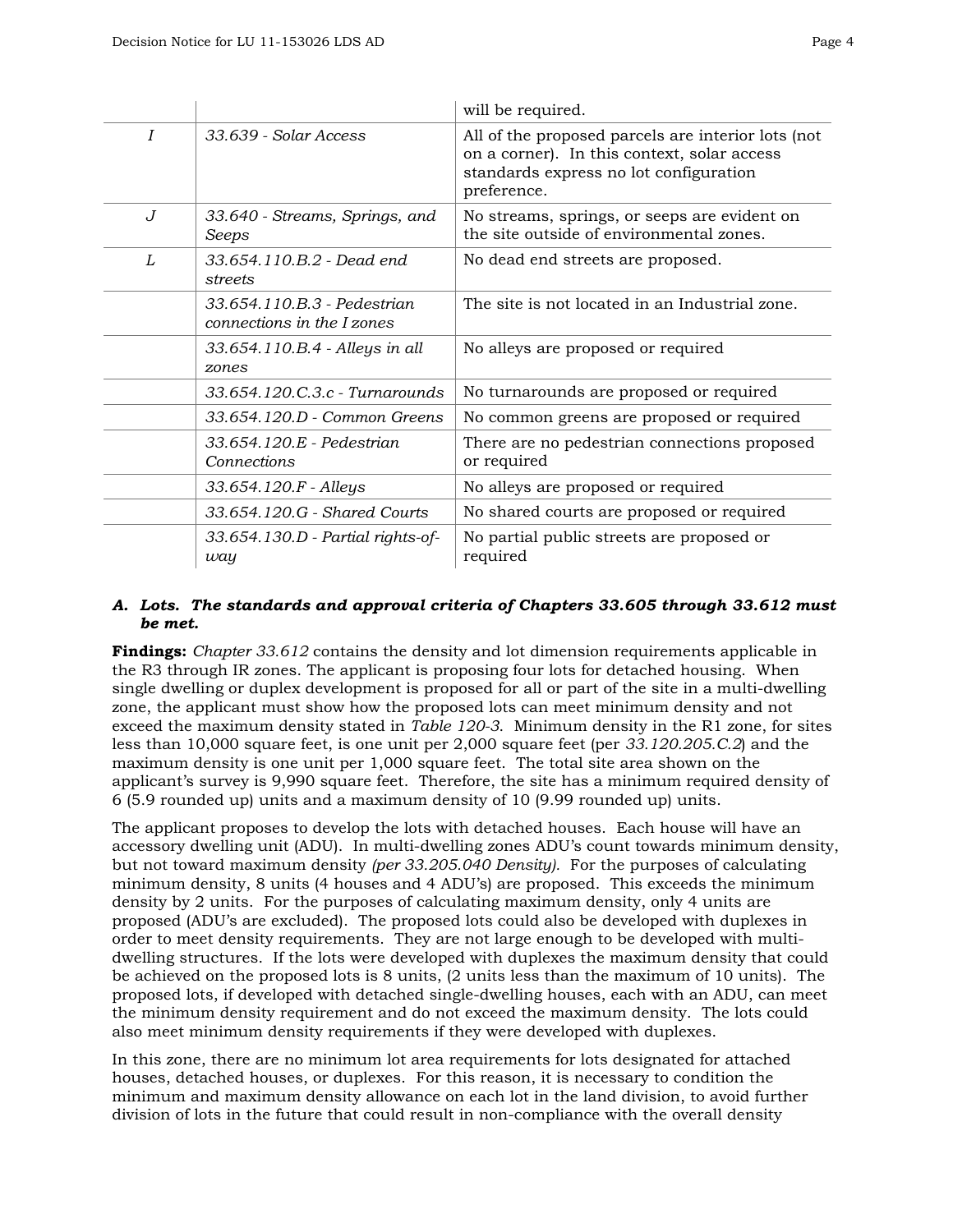requirements of the site as it exists in this proposal. The minimum density for the site is 6 units. Therefore, if the lots are developed with detached houses at least two of the houses must have ADU's. As noted in preceding paragraph the maximum density of 10 units cannot be achieved on the site. The lots are not large enough to be developed with multi-dwelling structures. If the lots were developed with duplexes, the maximum density that could be achieved is 8 units.

| R1                     | Minimum lot<br><b>area</b> (square feet) | Minimum<br>lot width<br>(feet) | Minimum lot<br><b>depth</b> (feet) | <b>Minimum front</b><br><b>lot line</b> (feet) |
|------------------------|------------------------------------------|--------------------------------|------------------------------------|------------------------------------------------|
| <b>Detached Houses</b> | none                                     | 25                             | none                               | 25                                             |
| <b>Duplexes</b>        | None                                     | None                           | none                               | 10                                             |
| Lot $1$                | 2,550                                    | 25.50                          | 100                                | 25                                             |
| Lot $2$                | 2,450                                    | 24.50                          | 100                                | 25                                             |
| Lot 3                  | 2,450                                    | 24.50                          | 100                                | 25                                             |
| Lot $4$                | 2,550                                    | 25.50                          | 100                                | 25                                             |

The lot dimensions required and proposed are shown in the following table:

*\* Width is measured from the midpoints of opposite lot lines.* 

Lots 2 and 3 are less than 25 feet wide. The applicant has applied for an adjustment review to reduce the minimum lot width requirement in order to allow detached houses. Findings for the adjustment review are discussed at the end of the report. Duplexes could be built on Lots 2 and 3 without an adjustment because the minimum front lot line width for duplexes is 10 feet.

The findings above show that the applicable lot dimension standards are met for duplex development or can be met for detached housing development with approval of an adjustment to lot width for Lots 2 and 3 and with a condition of approval specifying the minimum and maximum density for each lot.

With the above condition of approval and approval of adjustments, this criterion is met.

## *G. Clearing, Grading and Land Suitability. The approval criteria of Chapter 33.635, Clearing, Grading and Land Suitability must be met.*

#### **Findings:**

#### *Clearing and Grading*

The regulations of *Chapter 33.635* ensure that the proposed clearing and grading is reasonable given the infrastructure needs, site conditions, tree preservation requirements, and limit the impacts of erosion and sedimentation to help protect water quality and aquatic habitat. In this case the site is primarily flat, and is not located within the Potential Landslide Hazard Area and there are no trees to be preserved. Therefore, no significant clearing or grading will be required on the site to make the new lots developable. In addition, no trees are required to be preserved that would conflict with potential development. This criterion is met.

#### *Land Suitability*

The site is currently in residential use, and there is no record of any other use in the past. The applicant has proposed to remove the existing house and redevelop the site. There is no record of an old septic system that needs to be decommissioned. As indicated above, the site is relatively flat and contains no known geological hazards. Therefore, there are no anticipated land suitability issues and the new lots can be considered suitable for new development. This criterion is met.

*K. Transportation impacts. The approval criteria of Chapter 33.641, Transportation Impacts, must be met; and,*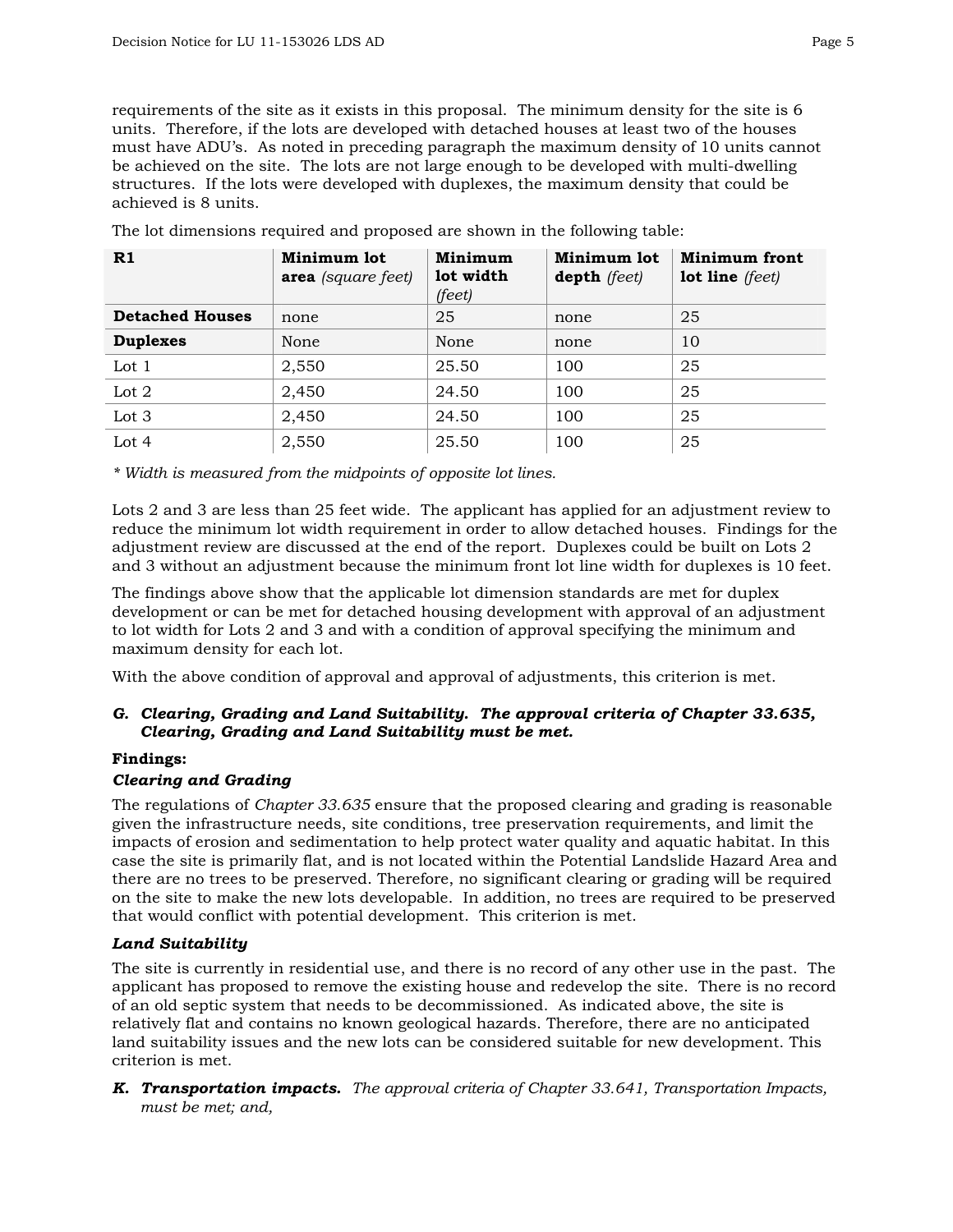*L. Services and utilities. The regulations and criteria of Chapters 33.651 through 33.654, which address services and utilities, must be met.*

**Findings:** The regulations of *Chapter 33.641* allow the traffic impacts caused by dividing and then developing land to be identified, evaluated, and mitigated for if necessary. *Chapters 33.651* through *33.654* address water service standards, sanitary sewer disposal standards, stormwater management, as well as utilities and rights of way. The criteria and standards are met as shown in the following table:

#### *33.651 Water Service standard - See Exhibit E-3 for detailed bureau comments.*

The water standards of *33.651* have been verified and noted at the beginning of this report. The 5/8-inch metered service line for the existing house may be used for the new house on Lot 3. The 6-inch main in NE Grand Avenue can serve all the lots. *Title 21* requires that the water service connection be located along the frontage of the lot to be served and within the public right-of-way.

#### *33.652 Sanitary Sewer Disposal Service standards - See Exhibit E-1 for detailed comments.*

The sanitary sewer standards of *33.652* have been verified and noted at the beginning of this report.

The lateral that serves the existing house (to be demolished) appears to be located at or near the property line between Lots 3 and 4. The applicant has designated it to serve Lot 4. Connection requirements will have to be met at the time of building permits. The applicant should be aware that, based on field location, BES may require the lateral to serve Lot 3 rather than Lot 4.

There is a second lateral further south, along the frontage of Tax lot 192, which the applicant has designated to serve Lot 1. New lateral connections will be required in order to serve the remaining two lots. This criterion is met.

#### *33.653.020 & .030 Stormwater Management criteria and standards– See Exhibits E.1 & E.5*

There is no public storm-only sewer available to serve the site. BES has verified that the stormwater management system can be designed that will provide adequate capacity for the expected amount of stormwater. No stormwater tract is proposed or required. Therefore, criterion A is not applicable.

For all four lots, the applicant has proposed the following:

• Stormwater from these lots will be directed to drywells that will treat the water and slowly infiltrate it into the ground. Each lot has sufficient area for a stormwater facility that can be adequately sized and located to meet setback standards, and accommodate water from a reasonably-sized home. The Bureau of Environmental Services has indicated conceptual approval of the drywells.

The applicant is advised that drywells are underground injection control facilities that are regulated by Oregon Department of Environmental Quality (DEQ) and that all such facilities must be registered with DEQ.

## *33.654.110.B.1 -Through streets and pedestrian connections 33.654.130.B - Extension of existing public dead-end streets & pedestrian connections*

#### *33.654.130.C - Future extension of proposed dead-end streets & pedestrian connections*

Generally, the City's spacing requirements for through streets is no more than 530 feet apart and at least 200 feet apart. Spacing for pedestrian connections is a maximum of 330 feet.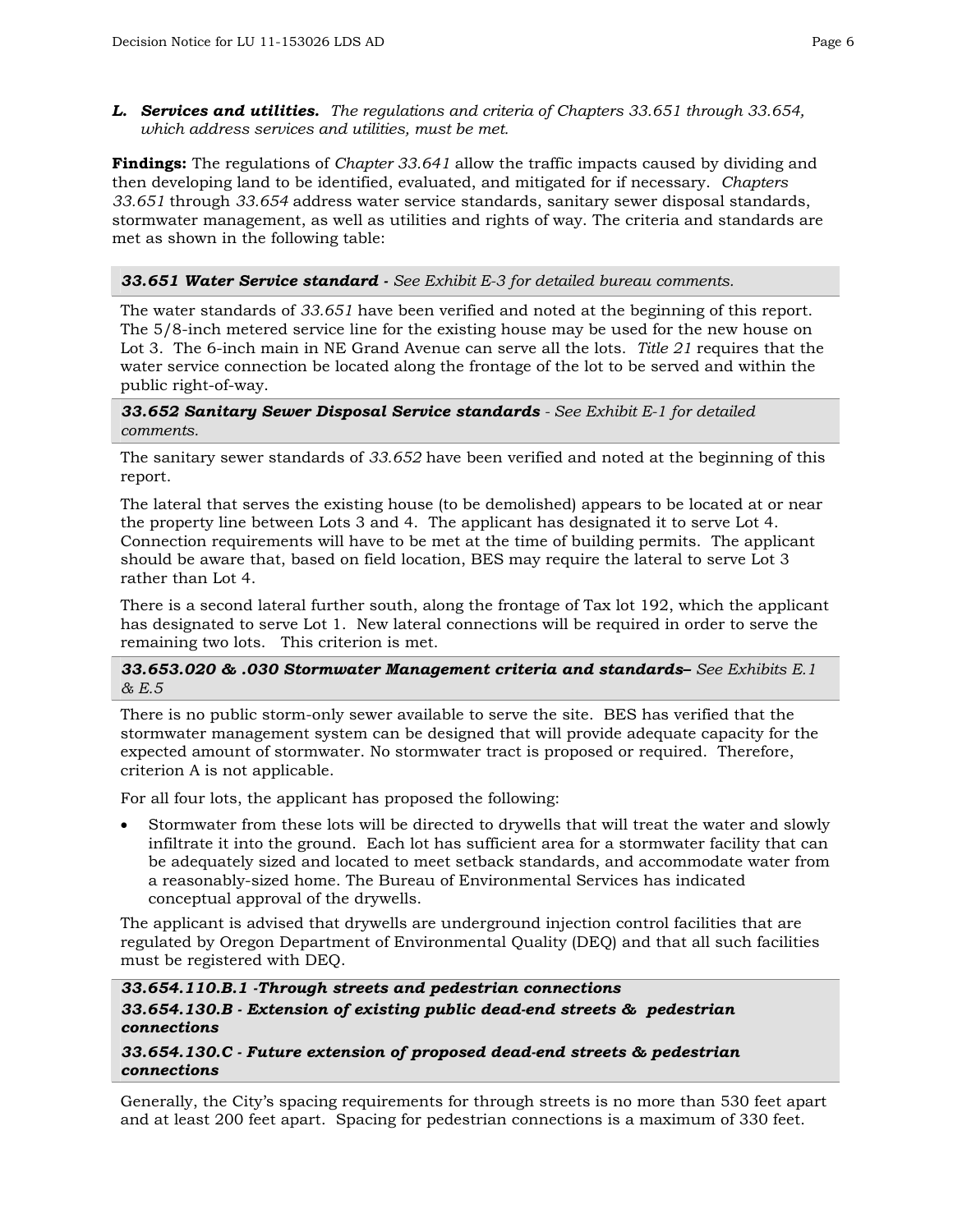In the vicinity of the site, no street connections have been identified in the *Portland Master Street Plan.* The site is close to the intersection of NE Grand and NE Dekum Street (approximately 40-feet). The spacing requirements for public through streets are generally met in the area. Spacing requirements of pedestrian connections are satisfied along NE Grand Avenue in the north-south direction. An east-west connection is needed in the vicinity but not at the site, which is near an intersection. Based on the criteria outlined above, no additional connectivity is required or requested.

Street improvements will not be required along the site's frontage.

For the reasons described above, this criterion is met.

## *33.641 – Transportation Impacts – 33.641.020 and 33.641.030 33.654.120.C Width and Design of the street right-of-way*

The applicant was required to submit information to analyze impacts of the development and to demonstrate that the transportation system is capable of safely supporting the proposed development (Exhibit A.9). Based on the information supplied, PBOT concurs with the methodology, assumptions and conclusions of the submitted Traffic Impact Study (TIS – Exhibit A.9). Following is a summary of the primary evaluation factors, which are discussed in detail in Exhibit E.2

## *Street Capacity & level of Service*

It is expected the proposed development will generate a total of 52 additional daily trips. Four trips are expected to be generated during the morning peak hours and five during the evening peak hour, based on information in *Institute of Transportation Engineers – Trip Generation Manual* (8<sup>th</sup> Edition). The site is located with a well –connected street grid and, based on observations and analysis, the streets and intersections in the area are currently operating acceptably and are projected to operate at the same level upon completion of the project.

*Vehicle access*- NE Grand Avenue has sufficient width to accommodate vehicles entering and leaving the four proposed driveways.

**On-street parking** – The proposed development will result in a loss of 3 of the available 39 parking spaces nearby, due to construction of three additional curb cuts (in addition to the one for the existing house). The eight dwelling units are expected to generate a need for 12 to 13 additional parking spaces during the peak night-time hours. Each of the four houses will have a garage and enough space in front of the garage to accommodate 2 vehicles. It is expected that approximately 29 of the 36 available on-street spaces on NE Grand Avenue will be used during peak conditions. Therefore, PBOT has concluded that the available parking supply is sufficient to accommodate the proposed development.

*Transit availability* – Bus stops for three bus routes (#6, #8, and #75) are within 200 feet of the site.

*Neighborhood impacts* – Five or fewer additional trips through the area intersections during the peak hours are projected to have no noticeable impacts in the immediate area.

*Safety for all modes* – There are no significant horizontal or vertical obstructions to sight distance along the site frontage or nearby intersections. NE Grand and nearby roadways have sidewalks on both sides of the roadway. NE Grand Avenue has a speed limit of 25 mph and low traffic volumes. The existing roadways and sidewalks are sufficient to allow for continuous travel paths for all travel modes.

In reviewing this land division, Portland Transportation relies on accepted civil and traffic engineering standards and specifications to determine if existing street improvements for motor vehicles, pedestrians and bicyclists can safely and efficiently serve the proposed new development. Portland Transportation has not identified or been made aware of any factors related to this proposal that lead to a conclusion other than that seven additional dwelling can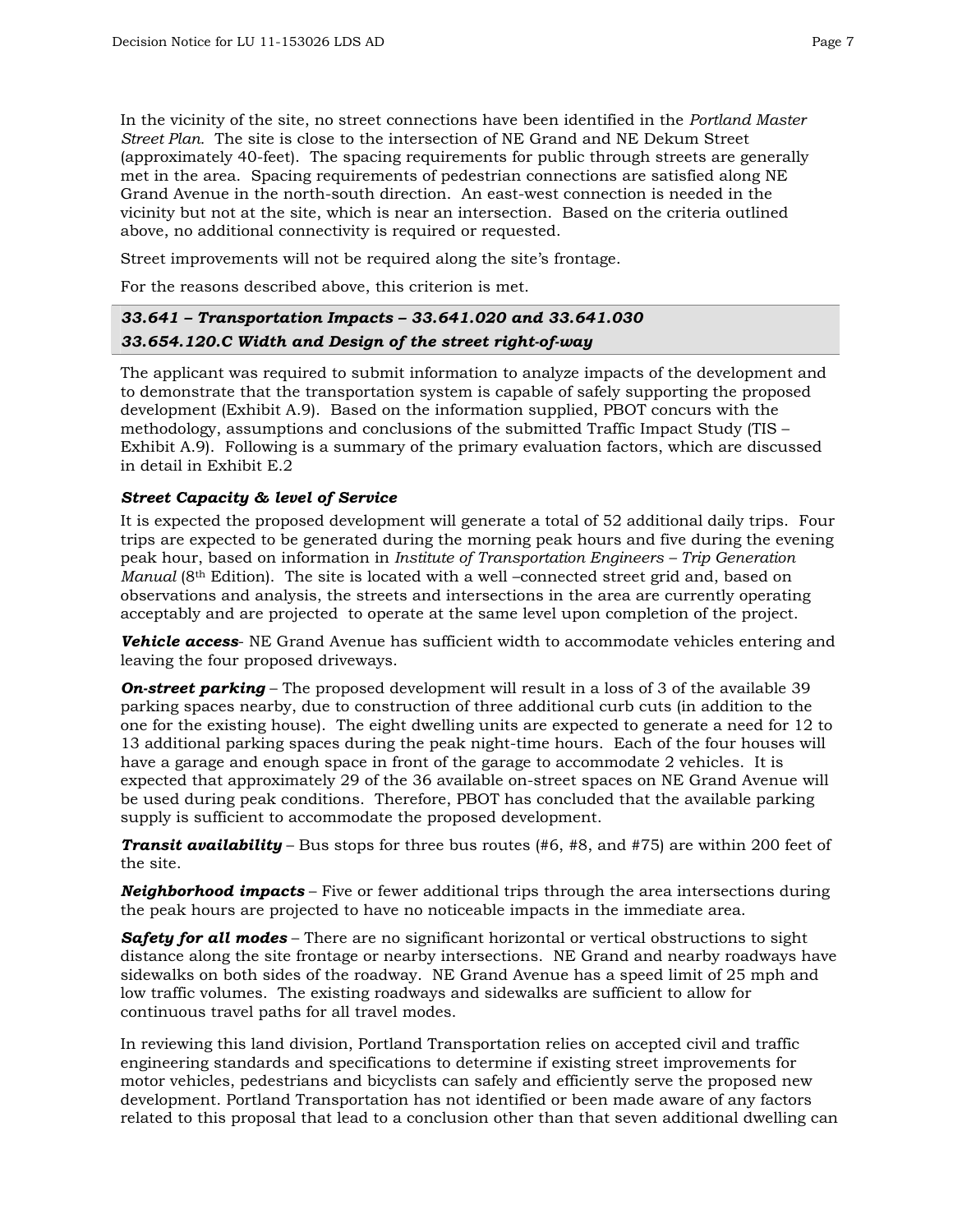be safely served by this existing street without having any significant impact on the level of service provided.

There is an existing curb cut and driveway serving the existing house to be demolished. The proposed development on the site includes 4 separate driveways. PBOT may require the existing 12-foot wide sidewalk corridor along the site frontage to meet *Pedestrian Design Guide's* recommended width and configuration. Street trees and lighting may be required. No property dedication will be triggered. The applicant is advised that the proposal must meet *Community Design Standards*, which require 18 feet between single or paired driveways (see *33.218.110.H*). Final determination about improvements will be made at the time of building permit review.

In summary PBOT has determined that the transportation system can safely accommodate the proposed development and has no objections to the proposed subdivision. These criteria are met.

#### *33.654.130.A - Utilities (defined as telephone, cable, natural gas, electric, etc.)*

Any easements that may be needed for private utilities that cannot be accommodated within the adjacent right-of-ways can be provided on the final plat. At this time no specific utility easements adjacent to the right-of-way have been identified as being necessary. Therefore, this criterion is met.

#### **ADJUSTMENTS**

*33.805.010 Purpose of Adjustments. The Comprehensive plan and the regulations of the zoning code apply city-wide, but because of the city's diversity, some sites are difficult to develop in compliance with the regulations. The adjustment review process provides a mechanism by which the regulations in the zoning code may be modified if the proposed development continues to meet the intended purpose of those regulations. Adjustment reviews provide flexibility for unusual situations and allow for alternative ways to meet the purposes of the code.*

The applicant is requesting two adjustments:

- 1. Reduce lot width for Lots 2 and 3 from 25 feet to 24.5 feet (*33.612.200 Table 612-1*)
- 2. Reduce interior side building setbacks for Lots 2 and 3 (*33.120.220.B*) as follows:

| LOT 2 | North side | from 7 feet to 6 feet                                 |
|-------|------------|-------------------------------------------------------|
|       | South side | from 7 feet to 3 feet, with a 1-foot eave projection, |
| LOT 3 | North side | from 7 feet to 3 feet, with a 1-foot eave projection, |
|       |            | South side from 7 feet to 6 feet                      |

#### **Adjustment #1**

Reduce the minimum lot width of Lots 2 and 3 from 25 feet to 24.5 feet. The lots will measure 25 feet at the front lot line.

#### *33.805.040 Approval Criteria*

Adjustment requests will be approved if the review body finds that the applicant has shown that approval criteria A. through F. below have been met.

*A. Granting the adjustment will equally or better meet the purpose of the regulation to be modified; and*

**Findings:** The purpose of the lot dimension standards in the multi-dwelling zone *(33.612.010)*  is to ensure that:

Each lot has enough room for development that meets all the requirements of the zoning code;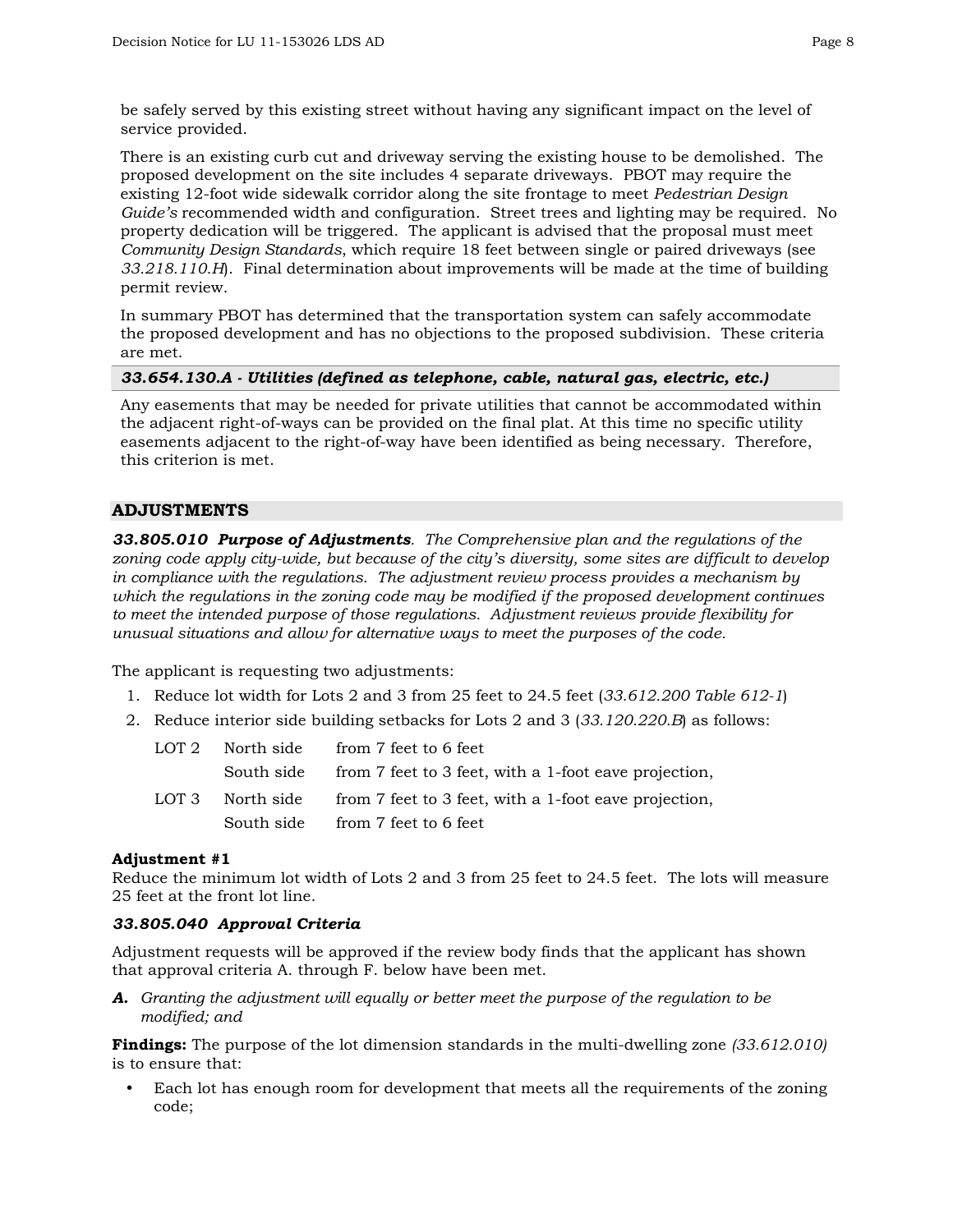- Lots are an appropriate size and shape so that development on each lot can be oriented toward the street as much as possible.
- The multi-dwelling zones can be developed to full potential; and
- Housing goals for the City are met

The applicant is proposing to develop the site with four detached houses, each with an ADU. The site is 100 feet wide at the street lot line, which would allow four 25-foot lots. However the applicant wishes to reduce the width of the two interior lots (Lots 2 and 3) to 24.5 feet in order to allow enough space for a 7-foot setback on Lots 1 and 4 and to have enough room to have projections on the sides of the buildings. Reducing the width of two lots by 6 inches does not in itself preclude development that meets all the zoning code requirements.

The front entrances of the houses face the street. The entrances to the ADU units cannot be on the same façade, so will be located on the side of the houses. A walkway between Lots 2 and 3 will make a direction connection from the street to the ADU's. Similarly the ADU entrances on Lots 1 and 4 will be connected to the street via walkways located within the 7-foot side setbacks of those lots.

The site will be developed at its full potential, taking into consideration that the site cannot be developed with a multi-dwelling structure because it is less than 10,000 square feet. Single dwelling units and duplexes are allowed in the R1 zone and the maximum number of units that can be developed with these housing types is 8 units. Four duplexes could be built, or four single dwelling units each with an ADU. City housing goals are met because more than the minimum density is proposed and the ADU units add variety in type of housing.

For the above reasons, this criterion is satisfied.

*B. If in a residential zone, the proposal will not significantly detract from the livability or appearance of the residential area, or if in a C, E, or I zone, the proposal will be consistent with the desired character of the area; and* 

**Findings:** The site is in the Residential 1,000 zone, which intended for medium density multidwelling development. A reduction of 6 inches in lot width will not impact the livability or appearance of the residential area because the small difference in lot width will not be discernable from the street. The front property line will be 25 feet and then narrow by 6 inches at the front building line (3 feet). This criterion is therefore met because the impacts on livability and appearance will be negligible, and the site, which is underdeveloped for its R1 zoning, will be redeveloped to meet R1 standards.

*C. If more than one adjustment is being requested, the cumulative effect of the adjustments results in a project which is still consistent with the overall purpose of the zone; and* 

**Findings:** Two adjustments are required. The cumulative impacts are discussed in the findings for adjustment #2, below.

*D. City-designated scenic resources and historic resources are preserved; and* 

**Findings:** There are no such resources present on the site. Therefore, this criterion is not applicable.

*E. Any impacts resulting from the adjustment are mitigated to the extent practical; and* 

**Findings:** Due to minor modification requested and because of the benefits derived from the project, there will be no adverse impacts if the adjustment is approved. For this reason, mitigation is not necessary and this criterion is met.

**F.** If in an environmental zone, the proposal has as few significant detrimental environmental impacts on the resource and resource values as is practicable;

**Findings:** This criterion is not applicable because the site is not in an environmental zone.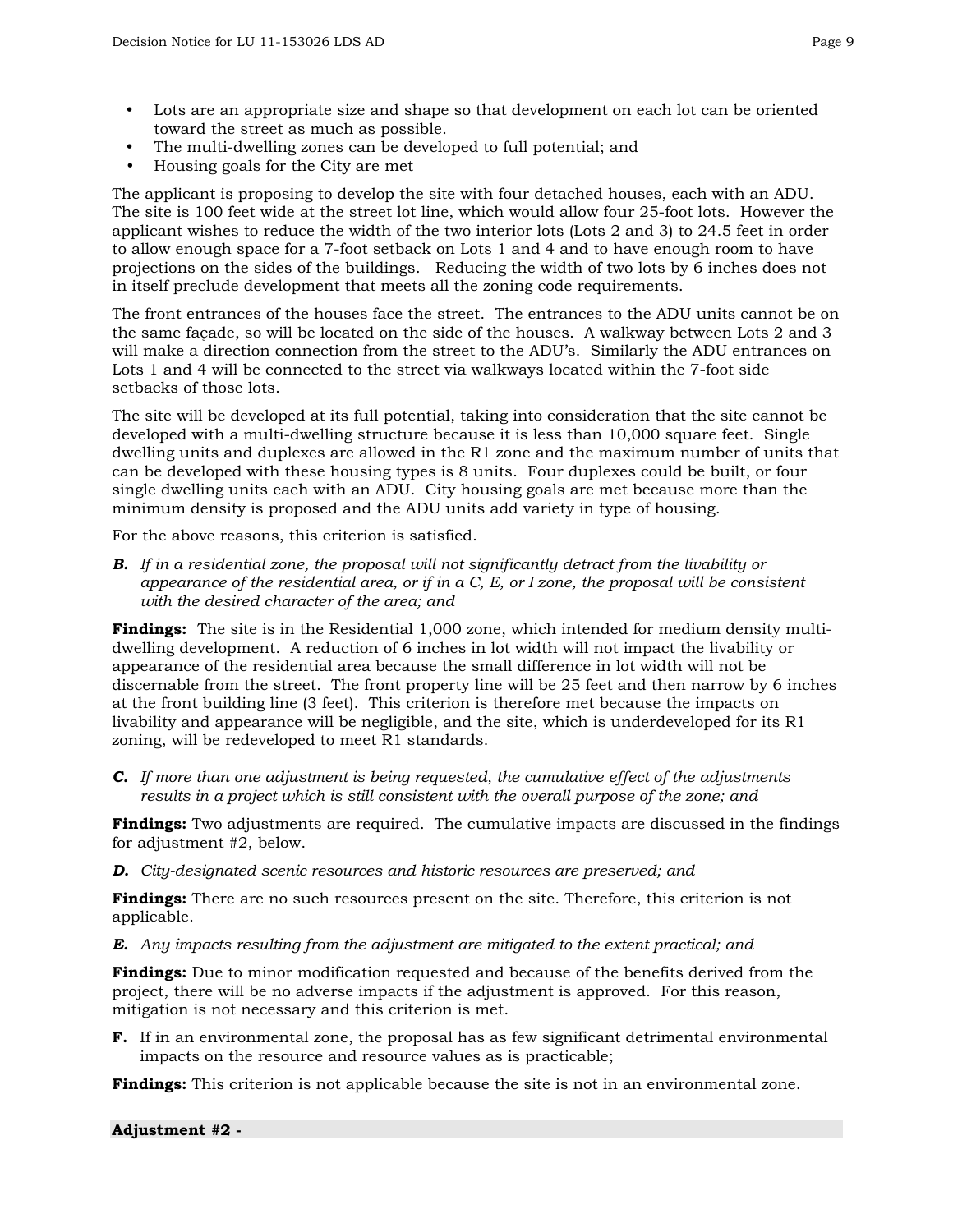#### *33.805.040 Approval Criteria*

Adjustment requests will be approved if the review body finds that the applicant has shown that approval criteria A. through F. below have been met.

The applicant is seeking an adjustment to reduce the side setbacks on both Lot 2 and Lot 3, as follows: LOT 2 North side from 7 feet to 6 feet

|       | South side | from 7 feet to 3 feet, with 1-foot eave projection, |
|-------|------------|-----------------------------------------------------|
| LOT 3 | North side | from 7 feet to 3 feet, with 1-foot eave projection, |
|       | South side | from 7 feet to 6 feet                               |

*A. Granting the adjustment will equally or better meet the purpose of the regulation to be modified; and* 

**Findings:** Building setbacks serve several purposes. Those relevant to this proposal are:

- They maintain light, air, separation for fire protection, and access for fire fighting;
- They reflect the general building scale and placement of multi-dwelling development in the City's neighborhoods;
- They promote a reasonable physical relationship between residences;
- They promote options for privacy for neighboring properties;

For the following reasons, the proposed development meets the relevant purposes of the minimum setback requirement:

The setback adjustments on Lots 2 and 3 are requested in conjunction with requests to reduce the width of both lots by 6 inches, from 25 feet to 24.5 feet. In multi-dwelling zones, side and rear setbacks are based on the area of the plane of the building wall (*33.120.220, Tables 120-3 and 120-4).* There is an exception to this requirement for land divisions when lots are created for detached houses. The side setbacks may be reduced to 3 feet on lot lines internal to the land division site (*33. 120.270.D.1*), if the lots are at least 25 feet wide. Because Lots 2 and 3 are less than 25 feet wide their side setbacks are those of the base zone. According to *Table 120-4* for building walls between 1,301 to 1,600 square feet, the side setback is 7 feet.

The applicant has chosen to reduce the lot width to less than 25 feet by a small amount in order to add 6 inches to the width of Lots 1 and 4, allowing these lots to meet setback requirements. Doing so resulted in changing the side setback requirements for Lots 2 and 3. As noted above, for land divisions in multi-dwelling zones, 3 foot internal setbacks are allowed because of the more intense development expected in these zones. The applicant is proposing 6-foot setbacks between Lots 2 and 3, where a shared walkway to the ADU's on both lots will be located. This is 3 feet wider than would be required if the lots were 25 feet wide. The reduced setback will allow for bay windows and other projections. Community Design Standards require the buildings to have 12 eaves. With a 3 foot setback, the eaves will be 2  $\frac{1}{2}$  feet from the property line. The setbacks will maintain light and air and allow sufficient space between the buildings for fire separation and fire fighting. Compliance with all Fire and Life-safety requirements will be required at the building permit stage. The building code allows eaves to extend to within 2 feet of the property line, but if they extend further than 3 feet they must be protected on the underside as required for one-hour fire-rated construction (*per ORSC R302.1*).

The applicant's plans show that the separation between buildings on these sides will be at least 7 feet, allowing for light and air and adequate fire separation. Fire fighting access will be from an aerial position for the street and fire bureau has indicated that this access will be ensured through building permit review. The projections will add interest to the buildings without creating a fire hazard or an excessive sense of enclosure between them. The proposed setbacks will allow reasonable separation and privacy and the development overall will be less intense than the R1 zone allows. For these reasons, this criterion is satisfied.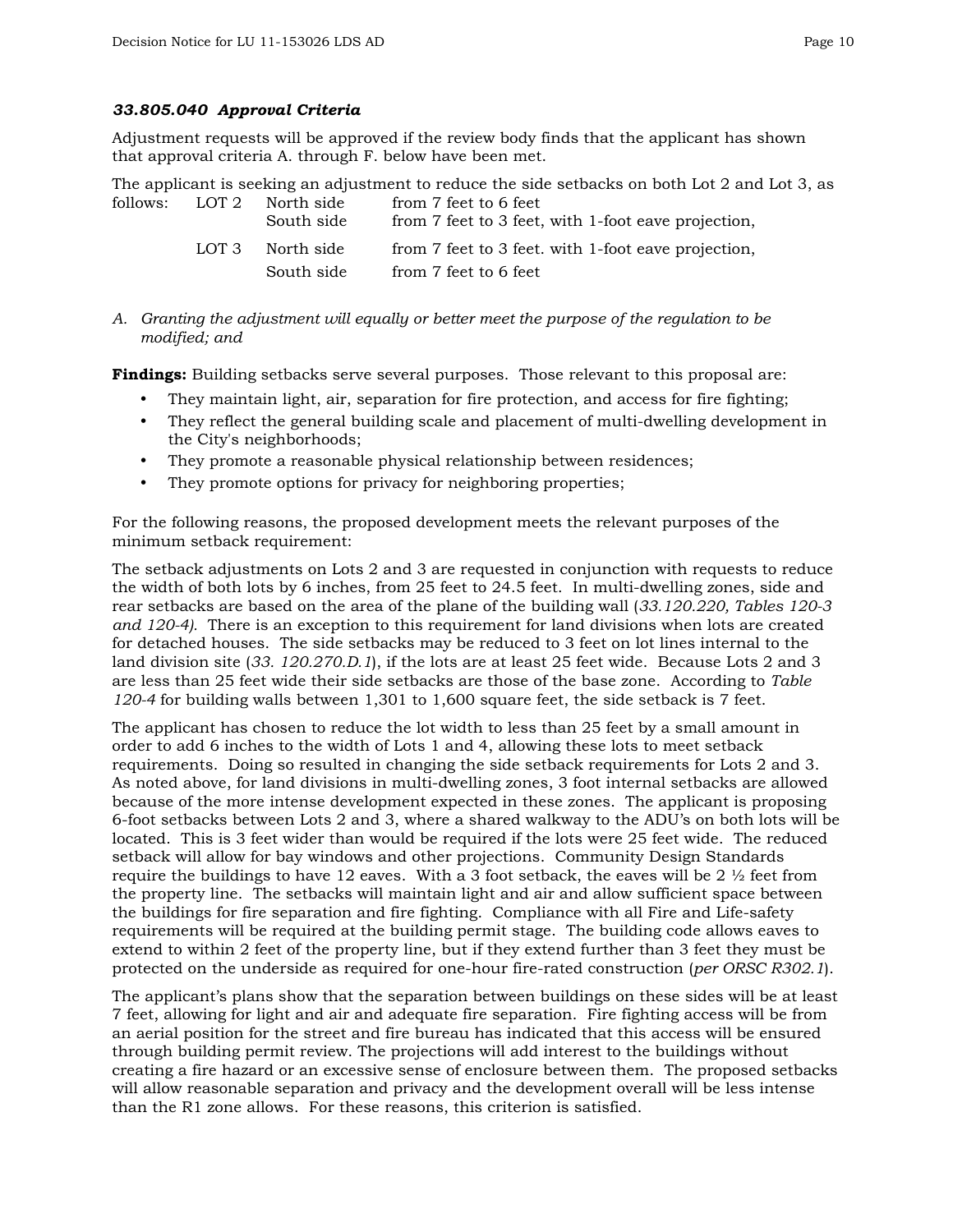*B. If in a residential zone, the proposal will not significantly detract from the livability or appearance of the residential area, or if in a C, E, or I zone, the proposal will be consistent with the desired character of the area; and* 

**Findings:** The site is in the Residential 1,000 zone, which intended for low density multidwelling development. The requested side setbacks will not significantly detract from the livability and appearance of the residential area, given the intended character and intensity of the R1 zone. There will be less separation between buildings than exists in the vicinity. However, the surrounding development is made up of older detached houses on lots that are approximately 5,000 square feet and not developed at the level allowed by the R1 or R2.5 zones.

**C.** If more than one adjustment is being requested, the cumulative effect of the adjustments results in a project which is still consistent with the overall purpose of the zone; and

**Findings:** Two adjustments are required. The cumulative effect of reducing the width of two lots and reducing the side setbacks for Lots 2 and 3 to 3 feet and 6 feet will not affect the overall purpose of the zone which is the allow one to four story buildings and a high percentage of building coverage. Typical buildings types include apartments, townhouses and attached housing, in addition to detached single dwellings. The purposes of the lot and setback standards are met with negligible visual impact, given the allowed intensity in the R1 zone. Even with the two adjustments, the proposed development will appear to be less dense and built-up than the zone allows. Therefore this criterion is met.

**D.** City-designated scenic resources and historic resources are preserved; and

**Findings:** There are no such resources present on the site. Therefore, this criterion is not applicable.

**E.** Any impacts resulting from the adjustment are mitigated to the extent practical; and

**Findings:** The reduced setbacks requested will not have negative impacts because the resulting building separation will be the same or slightly wider than would be allowed in the R1 zone for detached houses. Therefore, this criterion is met and mitigation is not required.

**F.** If in an environmental zone, the proposal has as few significant detrimental environmental impacts on the resource and resource values as is practicable;

**Findings:** This criterion is not applicable because the site is not in an environmental zone.

#### **DEVELOPMENT STANDARDS**

Development standards that are not relevant to the land division review, have not been addressed in the review, but will have to be met at the time that each of the proposed lots is developed.

**Existing development that will remain after the land division.** The applicant is proposing to remove all of the existing structures on the site, so the division of the property will not cause the structures to move out of conformance or further out of conformance with any development standard applicable in the R1 zone. Therefore, this land division proposal can meet the requirements of *33.700.015*.

#### **Future Development**

Among the various development standards that will be applicable to this lot, the applicant should take note of:

• *Community Design Standards* –

*33.218.110.H*.*5* requires 18 feet between single or paired driveways.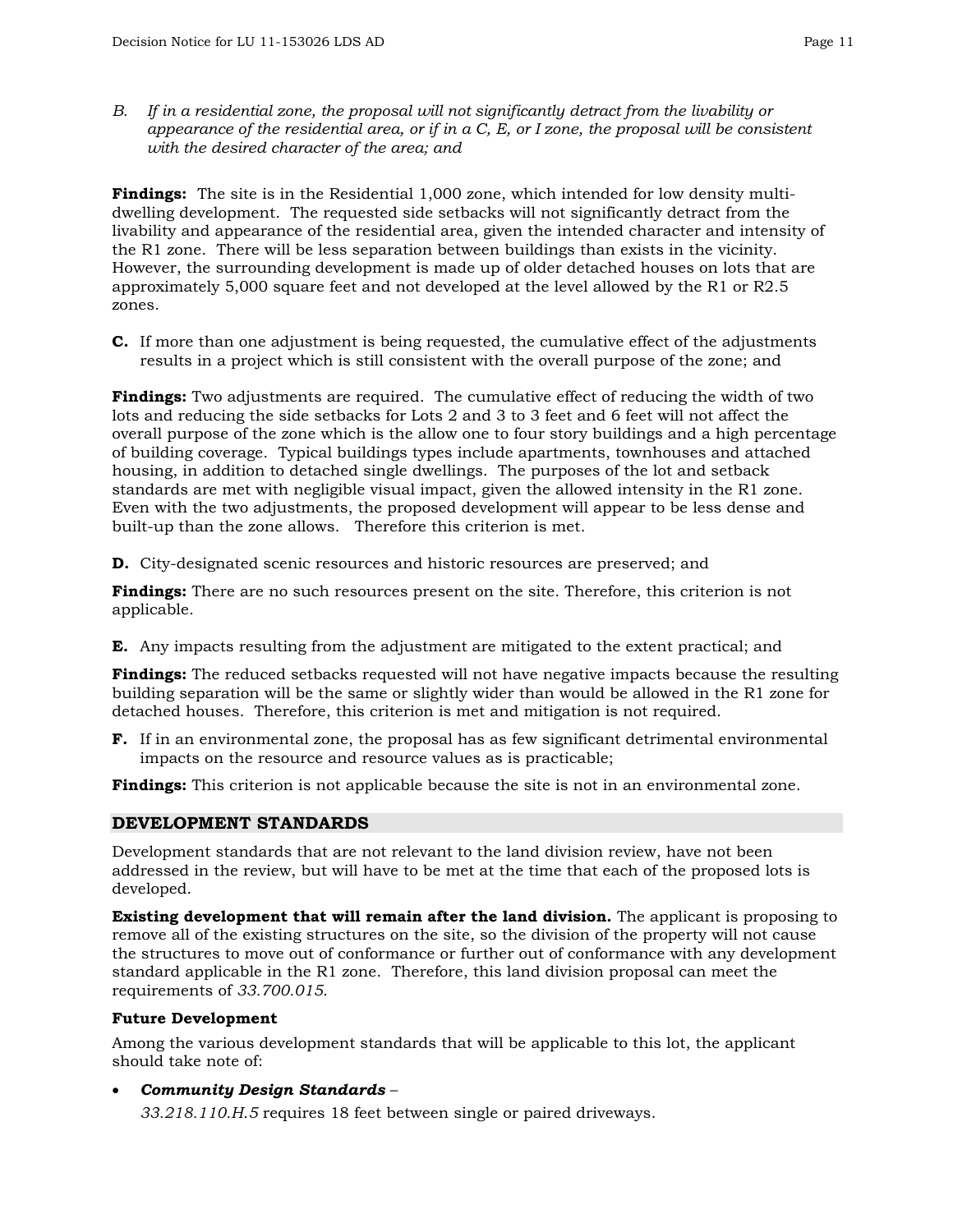*33.218.110.P Roof Eaves.* Roof eaves must project from the building wall at least 12 inches on all elevations. Buildings that take advantage of the cornice option are exempt from this standard.

## **OTHER TECHNICAL REQUIREMENTS**

Technical decisions have been made as part of this review process. These decisions have been made based on other City Titles, adopted technical manuals, and the technical expertise of appropriate service agencies. These related technical decisions are not considered land use actions. If future technical decisions result in changes that bring the project out of conformance with this land use decision, a new land use review may be required. The following is a summary of technical service standards applicable to this preliminary partition proposal.

| <b>Bureau</b>   | <b>Code Authority and Topic</b>                                                              | <b>Contact Information</b>                            |  |
|-----------------|----------------------------------------------------------------------------------------------|-------------------------------------------------------|--|
| Water Bureau    | <i>Title 21</i> - Water availability                                                         | 503-823-7404<br>www.portlandonline.com/water          |  |
| Environmental   | Title 17; 2008 Stormwater Manual                                                             | 503-823-7740                                          |  |
| <b>Services</b> | Sewer availability & Stormwater<br>Management                                                | www.portlandonline.com/bes                            |  |
| Fire Bureau     | Title 31 Policy B-1 - Emergency                                                              | 503-823-3700                                          |  |
|                 | Access                                                                                       | www.portlandonline.com/fire                           |  |
| Transportation  | Title 17, Transportation System Plan                                                         | 503-823-5185                                          |  |
|                 | Design of public street                                                                      | www.portlandonline.com/transportat<br>10 <sub>n</sub> |  |
| Development     | Titles $24 - 27$ , Admin Rules for                                                           | 503-823-7300                                          |  |
| <b>Services</b> | Private Rights of Way                                                                        | www.portlandonline.com/bds                            |  |
|                 | Building Code, Erosion Control,<br>Flood plain, Site Development &<br><b>Private Streets</b> |                                                       |  |

As authorized in Section *33.800.070* of the Zoning Code conditions of approval related to these technical standards have been included in the Administrative Decision on this proposal.

- The Water Bureau has verified that there is 1,900 gpm available from the fire hydrant located at 6800 NE Grand Avenue. This is sufficient for structures up to 4,800 square feet. Should larger structures be proposed, the flow requirements outlined in the *Fire Code* must be met. Alternatively, the applicant may obtain an approved Fire Bureau appeal to this requirement and aerial fire department access. These requirements are based on the technical standards of *Title 31* and *Oregon Fire Code*. See Exhibit E-4 for further details.
- **Life Safety Requirements:** Exterior walls less than three feet to a property line shall be one-hour fire-rated with no openings allowed. Roofs and eaves may project not closer than two feet to a property line. Eaves less than three feet to a property line must be protected on the underside as required for one-hour fire-rated construction. *ORSC R302.1*

## **CONCLUSIONS**

The applicant has proposed a 4-lot subdivision, as shown on the attached preliminary plan, Exhibit C.1. The proposal includes two adjustments; (1) reduce lot width on Lots 2 and 3, and (2) reduce side setbacks on Lots 2 and 3, as shown on Exhibit C.2. As discussed in this report, the relevant standards and approval criteria have been met, or can be met with conditions.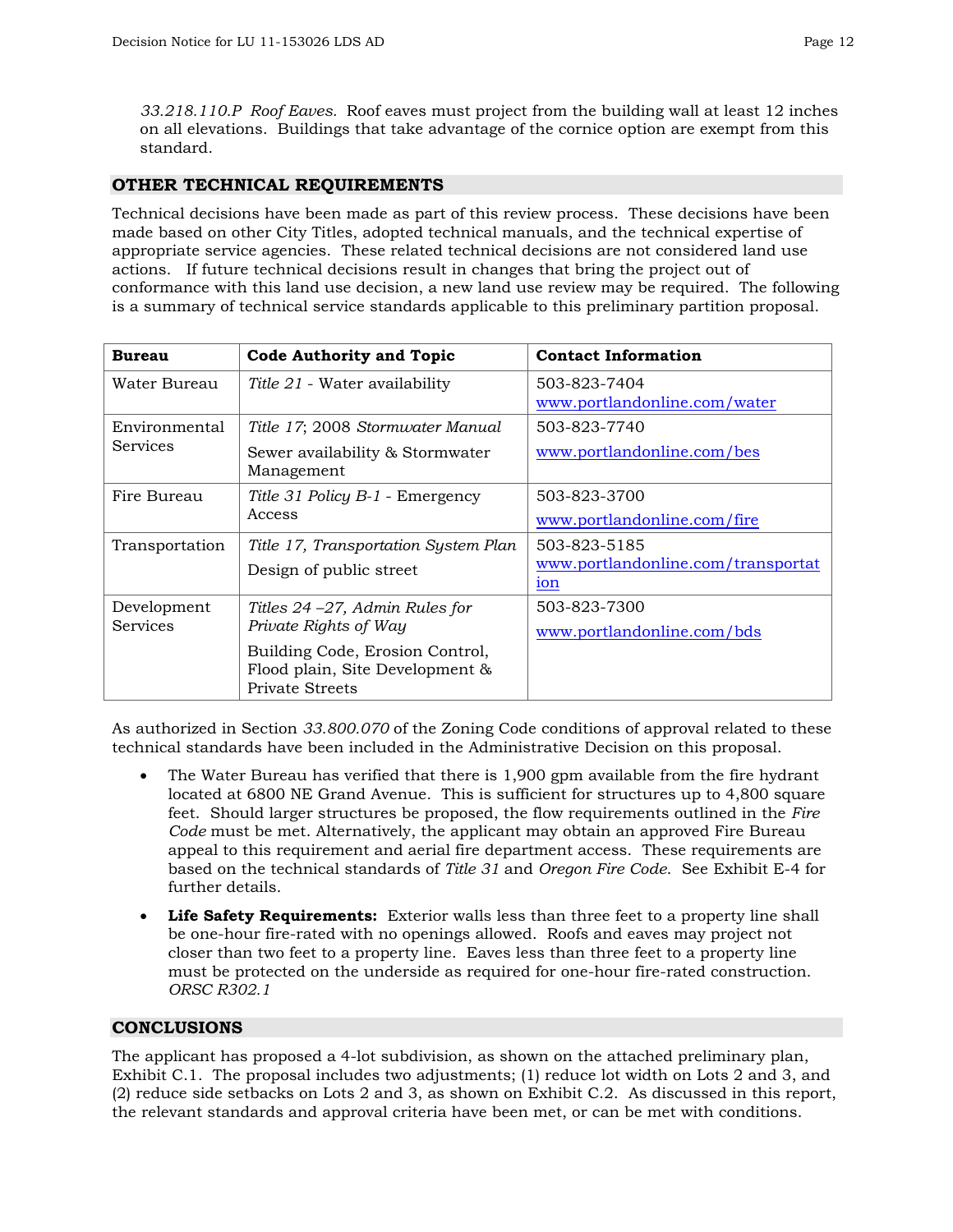The primary issues identified with this proposal are: density, adjustments for side setbacks, adjustment for lot width and traffic impacts.

## **ADMINISTRATIVE DECISION**

Approval of an Adjustment to *33.612.200.B*

y to reduce the minimum width on Lots 2 and 3 from 25 feet to 24.5 feet.

Approval of an Adjustment to *33.210.220.B*

- to reduce side building setbacks for **Lot 2** as follows:
	- from 7 feet to 3 feet on the south side, with 1-foot eave projection
	- from 7 feet to 6 feet on the north side
- to reduce side building setbacks for **Lot 3** as follows:
	- from 7 feet to 3 feet on the north side, with 1-foot eave projection
	- from 7 feet to 6 feet on the south side

as illustrated in Exhibit C.2.

**Approval** of a Preliminary Plan for a subdivision, that will result in 4 lots as illustrated with Exhibit C.1, subject to the following conditions:

**A. Supplemental Plan.** Three copies of an additional supplemental plan shall be submitted with the final plat survey for Land Use Review. That plan must portray how the conditions of approval listed below are met. In addition, the supplemental plan must show the surveyed location of the following:

- Any buildings or accessory structures on the site at the time of the final plat application;
- Any driveways and off-street vehicle parking areas on the site at the time of the final plat application;
- The proposed general location of future building footprints and stormwater facilities for each of the vacant lots including dimensions showing conformance with approved Adjustments
- Interior side building setbacks on Lots 2 and 3 and dimensions of building walls and projections from the property lines.
- Building elevations showing eaves meeting Community Design Standards

#### **B. The following must occur prior to Final Plat approval**:

#### **Utilities**

1. The applicant shall meet the requirements of the Fire Bureau for ensuring adequate hydrant flow from the nearest hydrant. The applicant must provide verification to the Fire Bureau that *Appendix B* of the *Fire Code* is met; the exception is used, or a Fire Code Appeal has been approved prior final plat approval.

## **C. The following conditions are applicable to site preparation and the development of individual lots:**

1. The minimum and maximum density for the lots in this land division are as follows:

| Lot | <b>Minimum Density</b>                          | <b>Maximum Density</b> (with<br>duplex development only) |
|-----|-------------------------------------------------|----------------------------------------------------------|
|     | 2 units (single dwelling<br>with ADU or duplex) | 2 units                                                  |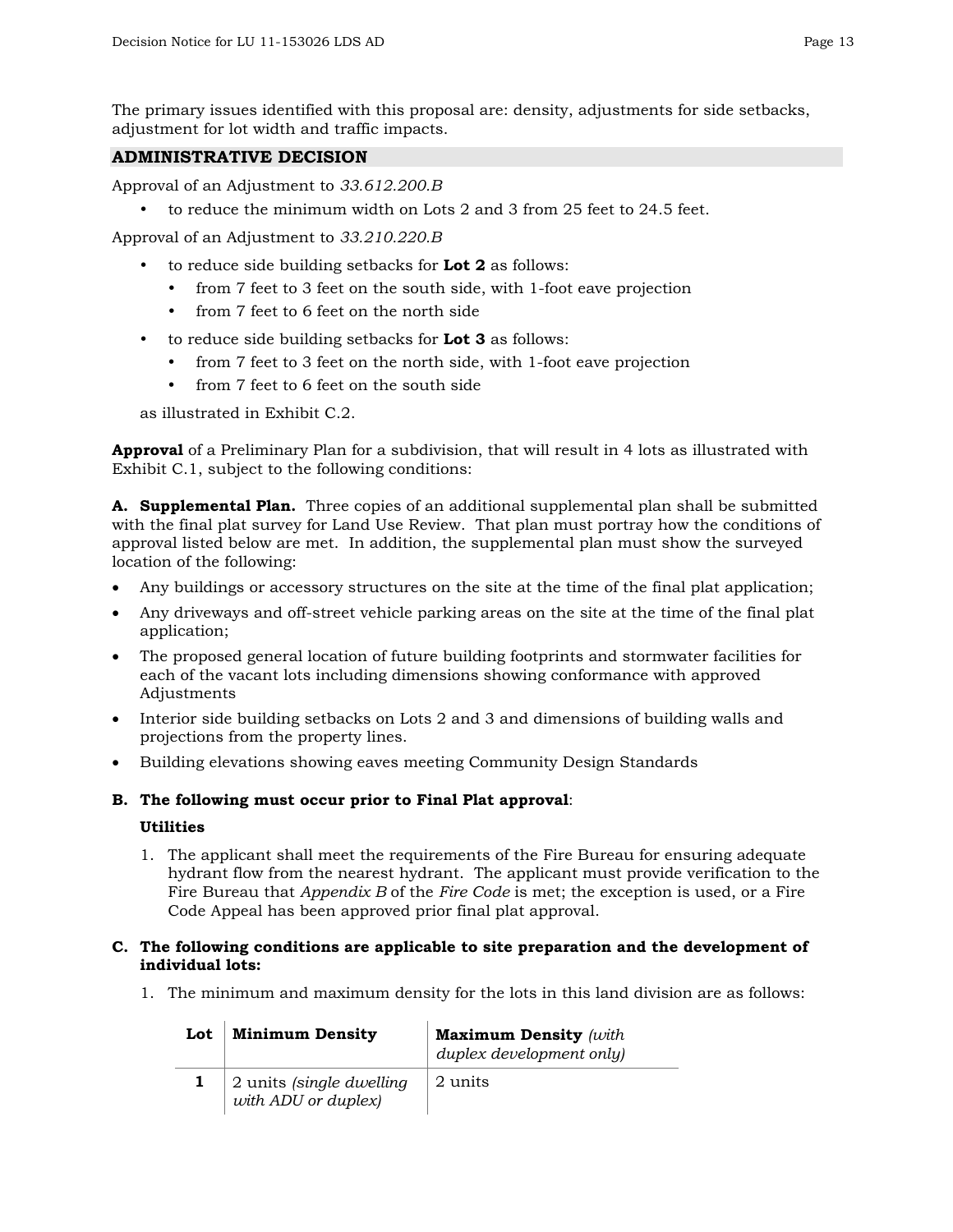| $\mathbf{2}$ | 1 unit                                          | 2 units |
|--------------|-------------------------------------------------|---------|
|              | 1 unit                                          | 2 units |
|              | 2 units (single dwelling<br>with ADU or duplex) | 2 units |

- 2. The applicant must meet the addressing requirements of the Fire Bureau for all units. The location of the sign must be shown on the building permit.
- 3. The applicant must provide a fire access way that meets the Fire Bureau requirements related to aerial fire department access. Aerial access applies to buildings that exceed 30 feet in height as measure to the bottom of the eave of the structure or the top of the parapet for a flat roof.
- 4. The applicant must meet Life Safety requirements for eaves that less than three feet to a property line. Eaves must be protected on the underside as required for one-hour firerated construction, per *ORSC R302.1*

### **Staff Planner: Sue Donaldson**

| Decision rendered by: | mahael hayak                                                       | on November 16, 2011 |
|-----------------------|--------------------------------------------------------------------|----------------------|
|                       | By authority of the Director of the Bureau of Development Services |                      |

#### **Decision mailed November 18, 2011**

**About this Decision.** This land use decision is **not a permit** for development. A Final Plat must be completed and recorded before the proposed lots can be sold or developed. Permits may be required prior to any work. Contact the Development Services Center at 503-823- 7310 for information about permits.

**Procedural Information.** The application for this land use review was submitted on June 29, 2011, and was determined to be complete on **September 15, 2011**.

*Zoning Code Section 33.700.080* states that Land Use Review applications are reviewed under the regulations in effect at the time the application was submitted, provided that the application is complete at the time of submittal, or complete within 180 days. Therefore this application was reviewed against the Zoning Code in effect on June 29, 2011.

*ORS 227.178* states the City must issue a final decision on Land Use Review applications within 120-days of the application being deemed complete. The 120-day review period may be waived or extended at the request of the applicant. In this case, the applicant did not waive or extend the 120-day review period. Unless further extended by the applicant, **the 120 days will expire on: January 13, 2011**

**Note: some of the information contained in this report was provided by the applicant.** As required by *Section 33.800.060* of the Portland *Zoning Code*, the burden of proof is on the applicant to show that the approval criteria are met. The Bureau of Development Services has independently reviewed the information submitted by the applicant and has included this information only where the Bureau of Development Services has determined the information satisfactorily demonstrates compliance with the applicable approval criteria. This report is the decision of the Bureau of Development Services with input from other City and public agencies.

**Conditions of Approval.** If approved, this project may be subject to a number of specific conditions, listed above. Compliance with the applicable conditions of approval must be documented in all related permit applications. Plans and drawings submitted during the permitting process must illustrate how applicable conditions of approval are met. Any project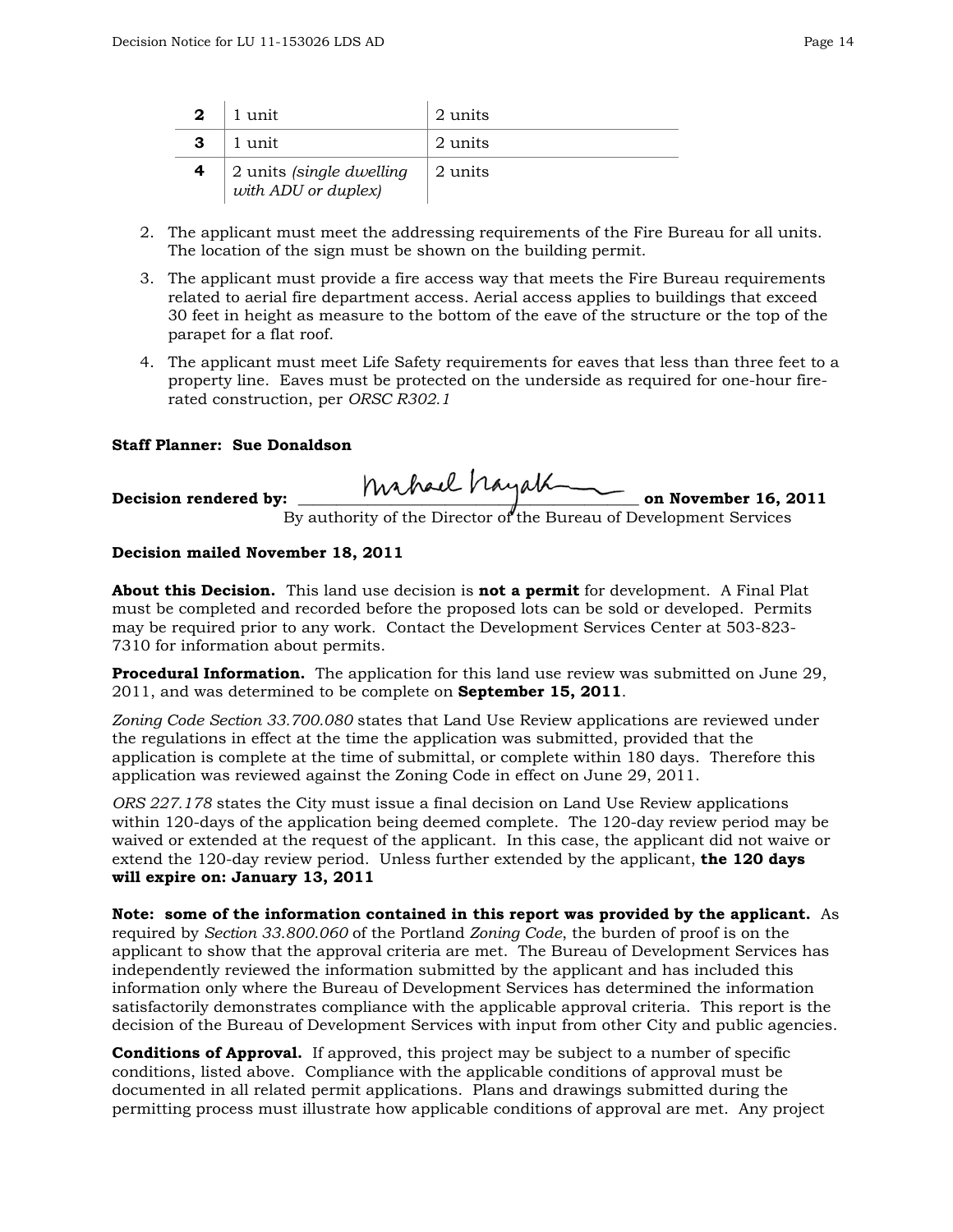elements that are specifically required by conditions of approval must be shown on the plans, and labeled as such.

These conditions of approval run with the land, unless modified by future land use reviews. As used in the conditions, the term "applicant" includes the applicant for this land use review, any person undertaking development pursuant to this land use review, the proprietor of the use or development approved by this land use review, and the current owner and future owners of the property subject to this land use review.

**Appealing this decision.** This decision may be appealed to the Hearings Officer, which will hold a public hearing. Appeals must be filed **by 4:30 PM on December 2, 2011** at 1900 SW Fourth Ave. Appeals may be filed Tuesday through Friday on the first floor in the Development Services Center until 3 p.m. After 3 p.m. and on Mondays, appeals must be submitted to the receptionist at the front desk on the fifth floor. **An appeal fee of \$250 will be charged**. The appeal fee will be refunded if the appellant prevails. There is no fee for ONI recognized organizations appealing a land use decision for property within the organization's boundaries. The vote to appeal must be in accordance with the organization's bylaws. Assistance in filing the appeal and information on fee waivers is available from BDS in the Development Services Center. Please see the appeal form for additional information.

The file and all evidence on this case are available for your review by appointment only. Please contact the receptionist at 503-823-7617 to schedule an appointment. I can provide some information over the phone. Copies of all information in the file can be obtained for a fee equal to the cost of services. Additional information about the City of Portland, city bureaus, and a digital copy of the Portland Zoning Code is available on the internet at [www.ci.portland.or.us](http://www.ci.portland.or.us/) .

**Attending the hearing.** If this decision is appealed, a hearing will be scheduled, and you will be notified of the date and time of the hearing. The decision of the Hearings Officer is final; any further appeal must be made to the Oregon Land Use Board of Appeals (LUBA) within 21 days of the date of mailing the decision, pursuant to ORS 197.620 and 197.830. Contact LUBA at 550 Capitol St. NE, Suite 235, Salem, Oregon 97301 or phone 1-503-373-1265 for further information.

Failure to raise an issue by the close of the record at or following the final hearing on this case, in person or by letter, may preclude an appeal to the Land Use Board of Appeals (LUBA) on that issue. Also, if you do not raise an issue with enough specificity to give the Hearings Officer an opportunity to respond to it, that also may preclude an appeal to LUBA on that issue.

**Recording the land division.** The final land division plat **must** be submitted to the City **within three years** of the date of the City's final approval of the preliminary plan. This final plat must be recorded with the County Recorder and Assessors Office after it is signed by the Planning Director or delegate, the City Engineer, and the City Land Use Hearings Officer, and approved by the County Surveyor. **The approved preliminary plan will expire unless a final plat is submitted within three years of the date of the City's approval of the preliminary plan.** 

**Recording concurrent approvals**. The preliminary land division approval also includes concurrent approval of:

- 1. an adjustment to the minimum lot width requirement from 25 feet to 24.5 feet on Lots 2 and 3.
- 2. an adjustment to the minimum side setbacks for Lots 2 and 3 as follows:
	- Lot 2 from feet to 3 feet on the south side, with 1-foot eave projection from 7 feet to 6 feet on the north side
	- Lot 3 from 7 feet to 3 feet on the north side, with 1-foot eave projection from 7 feet to 6 feet on the south side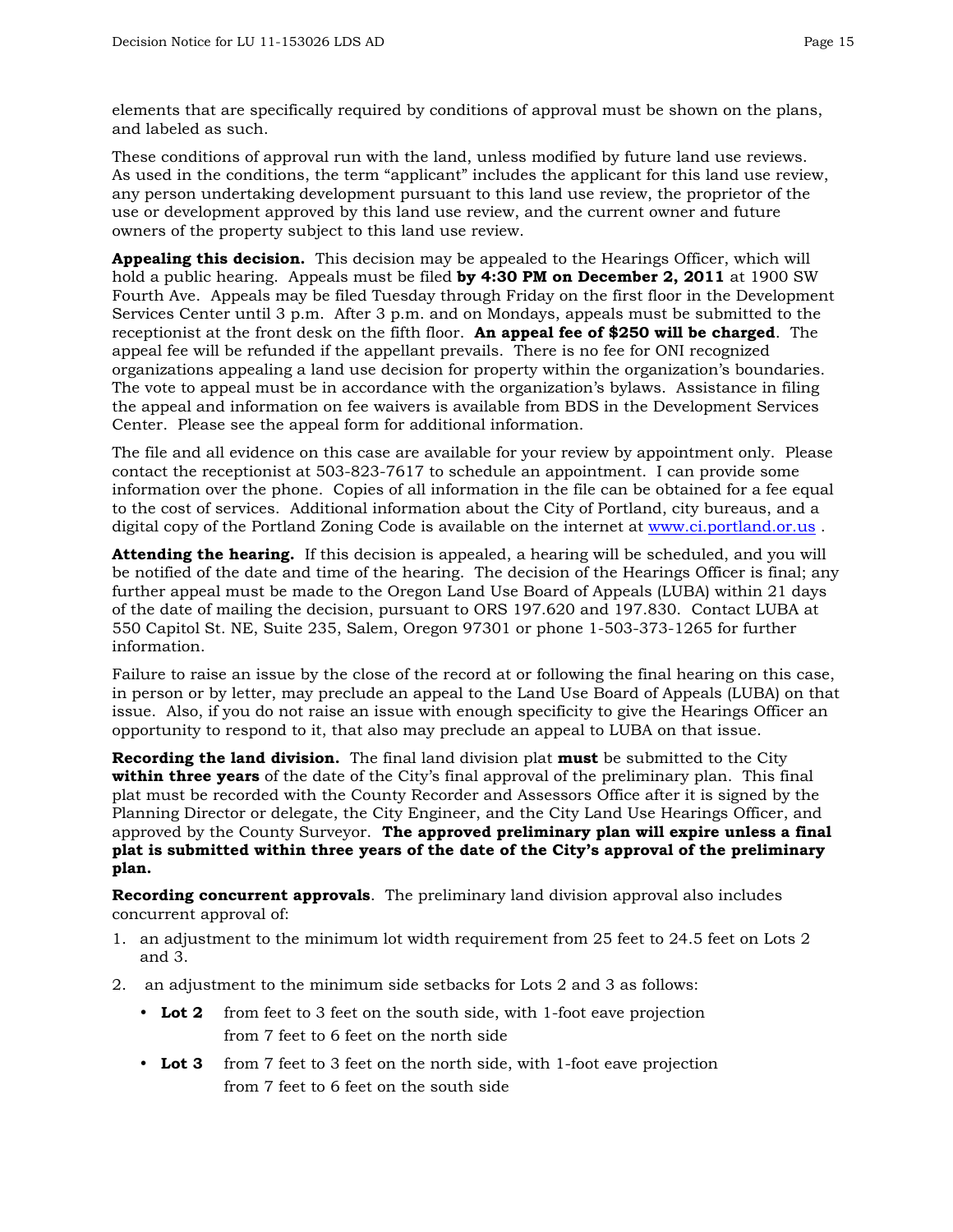These other concurrent approvals must be recorded by the Multnomah County Recorder before any building or zoning permits can be issued. A few days prior to the last day to appeal, the City will mail instructions to the applicant for recording the documents associated with the concurrent land use reviews. The applicant, builder, or their representative may record the final decisions on these concurrent land use decisions as follows:

- By Mail: Send the two recording sheets (sent in separate mailing) and the final Land Use Review decision with a check made payable to the Multnomah County Recorder to: Multnomah County Recorder, P.O. Box 5007, Portland OR 97208. The recording fee is identified on the recording sheet. Please include a self-addressed, stamped envelope.
- In Person: Bring the two recording sheets (sent in separate mailing) and the final Land Use Review decision with a check made payable to the Multnomah County Recorder to the County Recorder's office located at 501 SE Hawthorne Boulevard, #158, Portland OR 97214. The recording fee is identified on the recording sheet.

For further information on recording, please call the County Recorder at 503-988-3034.

**Expiration of concurrent approvals.** The preliminary land division approval also includes concurrent approval of two adjustments. For purposes of determining the expiration date, there are two kinds of concurrent approvals: 1) concurrent approvals that were necessary in order for the land division to be approved; and 2) other approvals that were voluntarily included with the land division application.

The following approvals were necessary for the land division to be approved: adjustments to minimum lot width and to minimum side setback requirements for Lots 2 and 3. These approvals expire if:

- The final plat is not approved and recorded within the time specified above, or
- Three years after the final plat is recorded, none of the approved development or other improvements (buildings, streets, utilities, grading, and mitigation enhancements) have been made to the site.

All other concurrent approvals expire three years from the date rendered, unless a building permit has been issued, or the approved activity has begun. Zone Change and Comprehensive Plan Map Amendment approvals do not expire.

#### **EXHIBITS**

NOT ATTACHED UNLESS INDICATED

- A. Applicant's Statement
	- 1. Approval criteria
	- 2. Neighborhood contact information
	- 3. Arborist report
	- 4. Title report
	- 5. Infiltration Tests
	- 6. Transit information
	- 7. Photograph of vacant lot
	- 8. Photograph of existing house on site
	- 9. Traffic Impact Study
	- 10 Adjustment approval criteria
- B. Zoning Map (attached)
- C. Plans/Drawings: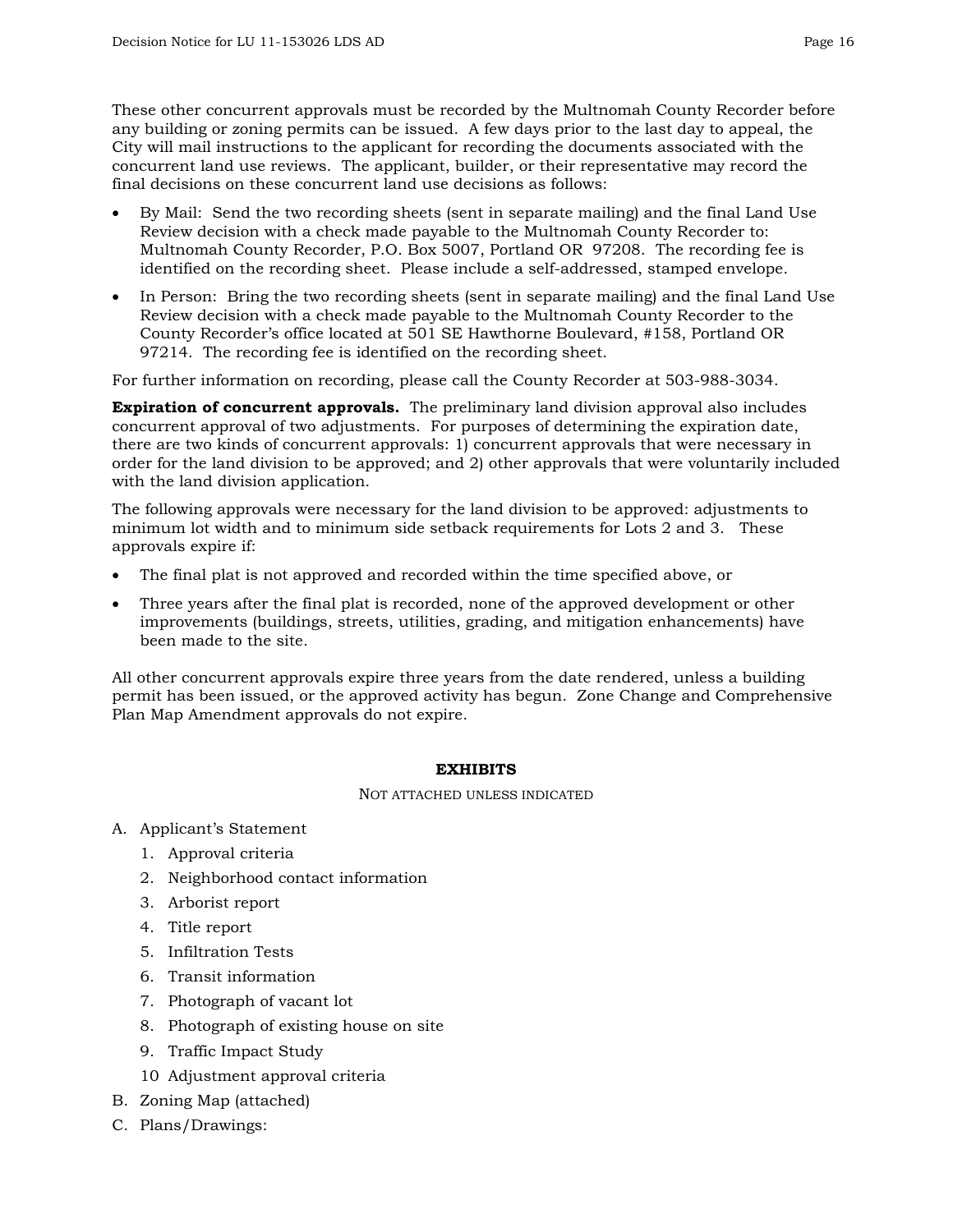- 1. Preliminary plan (attached)
- 2. Approved Side Setbacks
- 3. Existing Conditions
- 4. Proposed building elevations
- D. Notification information:
	- 1. Mailing list
	- 2. Mailed notice
- E. Agency Responses:
	- 1. Bureau of Environmental Services
	- 2. Bureau of Transportation Engineering and Development Review
	- 3. Water Bureau
	- 4. Fire Bureau
	- 5. Site Development, Bureau of Development Services
	- 6. Bureau of Parks, Urban Forestry no issues
	- 7. Life Safety Section, Bureau of Development Services
- F. Correspondence:
	- 1. None
- G. Other:
	- 1. Original LU Application
	- 2. Site History Research
	- 3. Incomplete letter

**The Bureau of Development Services is committed to providing equal access to information and hearings. Please notify us no less than five business days prior to the event if you need special accommodations. Call 503-823-7300 (TTY 503-823-6868).**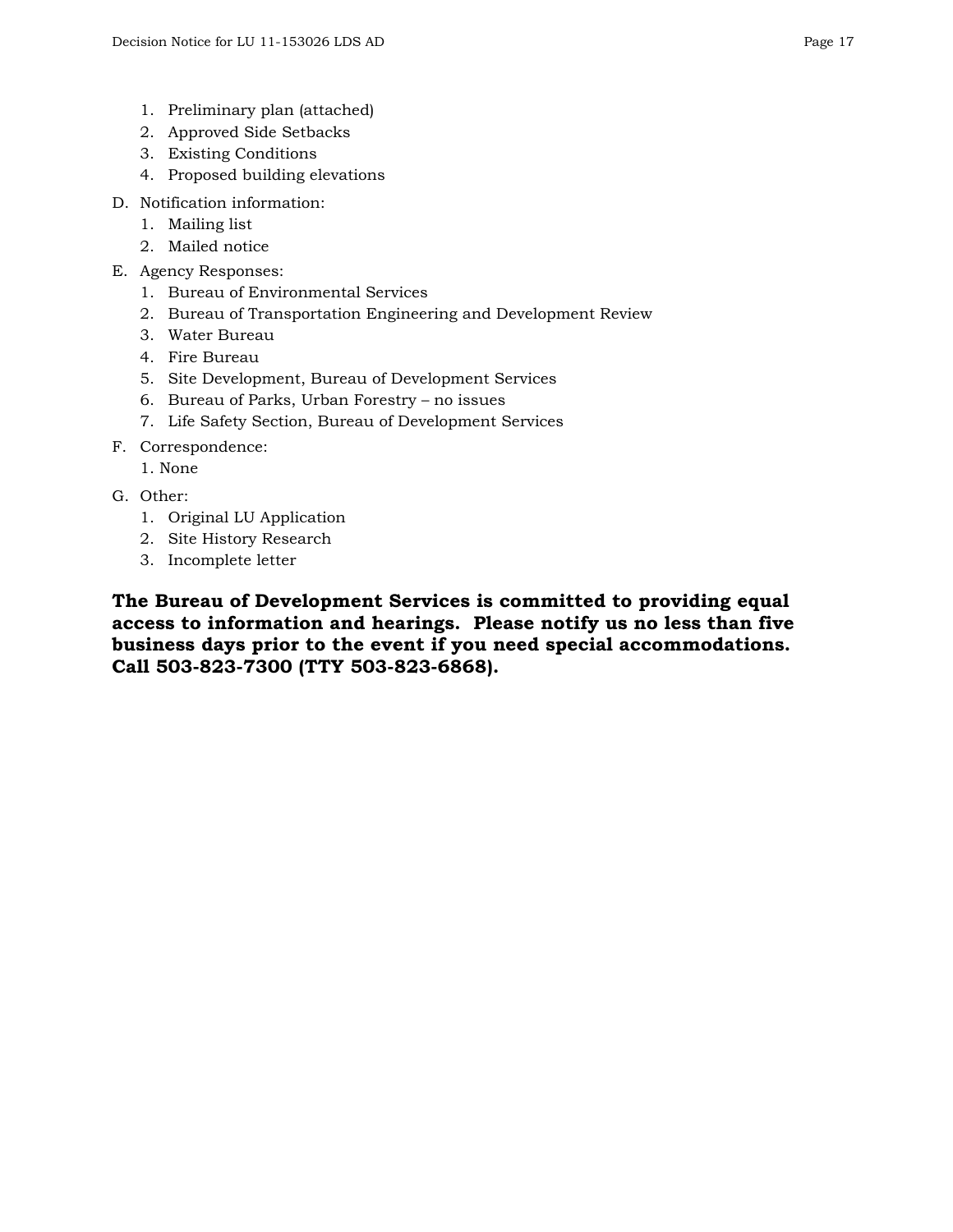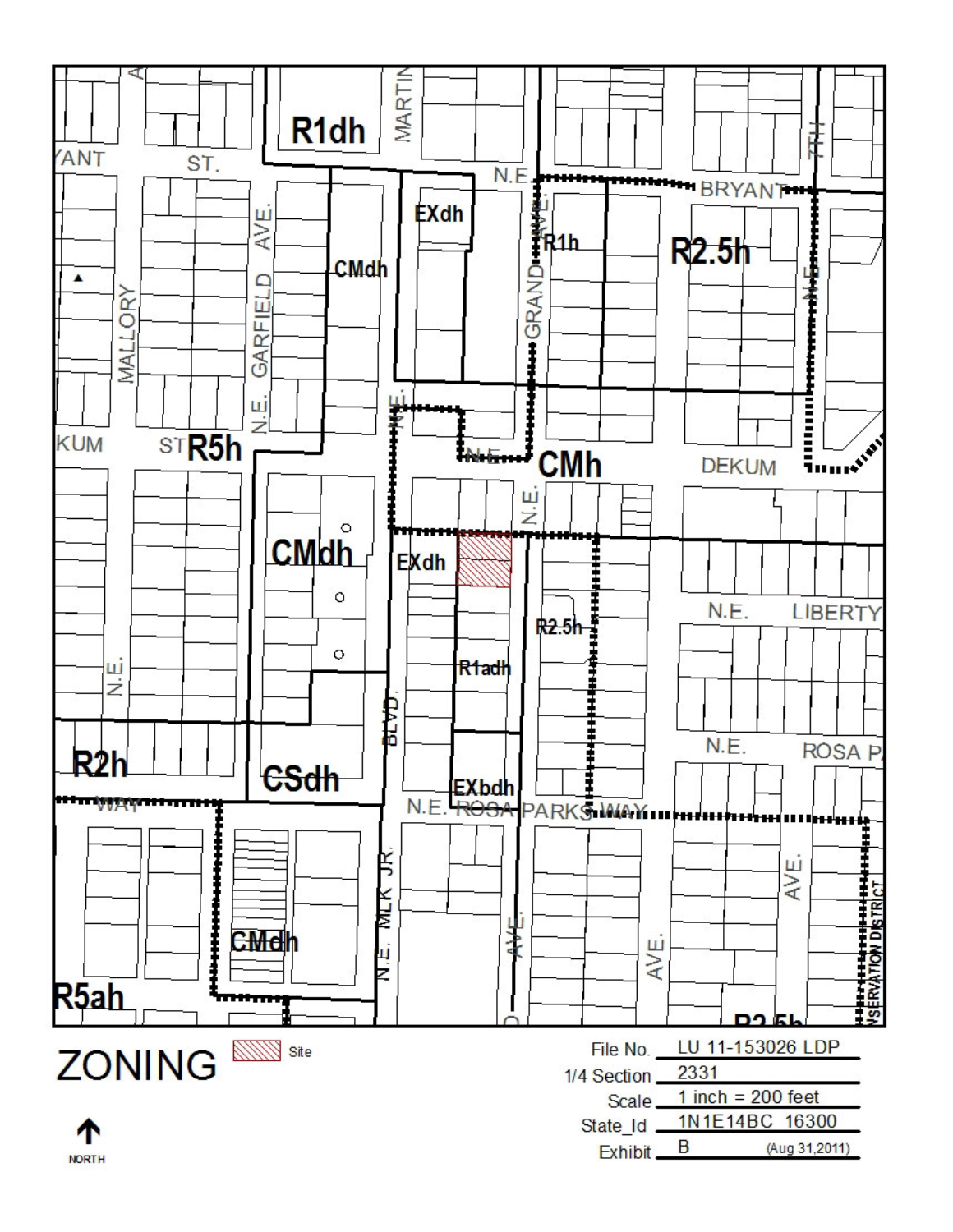

#### LEGEND:

- DENOTES MONUMENT FOUND AS NOTED.
- DENOTES FOUND 5/8" X 30" IRON ROD WITH YELLOW PLASTIC CAP<br>INSCRIBED "SUMMIT LS59999". ☀
- DENOTES SET 5/8" X 30" IRON ROD WITH YELLOW PLASTIC CAP  $\circ$ **INSCRIBED \*SUMMIT LS59999\*.**
- **FD** DENOTES "FOUND"
- DENOTES 'WITH YELLOW PLASTIC CAP' **W/YPC**
- DENOTES 'IRON ROD' **IR**
- DENOTES SQUARE FEET SQ. FT.



I HEREBY CERTIFY THIS TO BE A TRUE AND EXACT COPY OF THE ORIGINAL PLAT.

JOHN R. WADE

P.LS. 59999

OREGON<br>FEDRUARY 04, 2000<br>JOHN R. WADE 59999 LS EXPIRES: 06/30/12

**REGISTERED PROFESSIONAL LAND SURVEYOR**